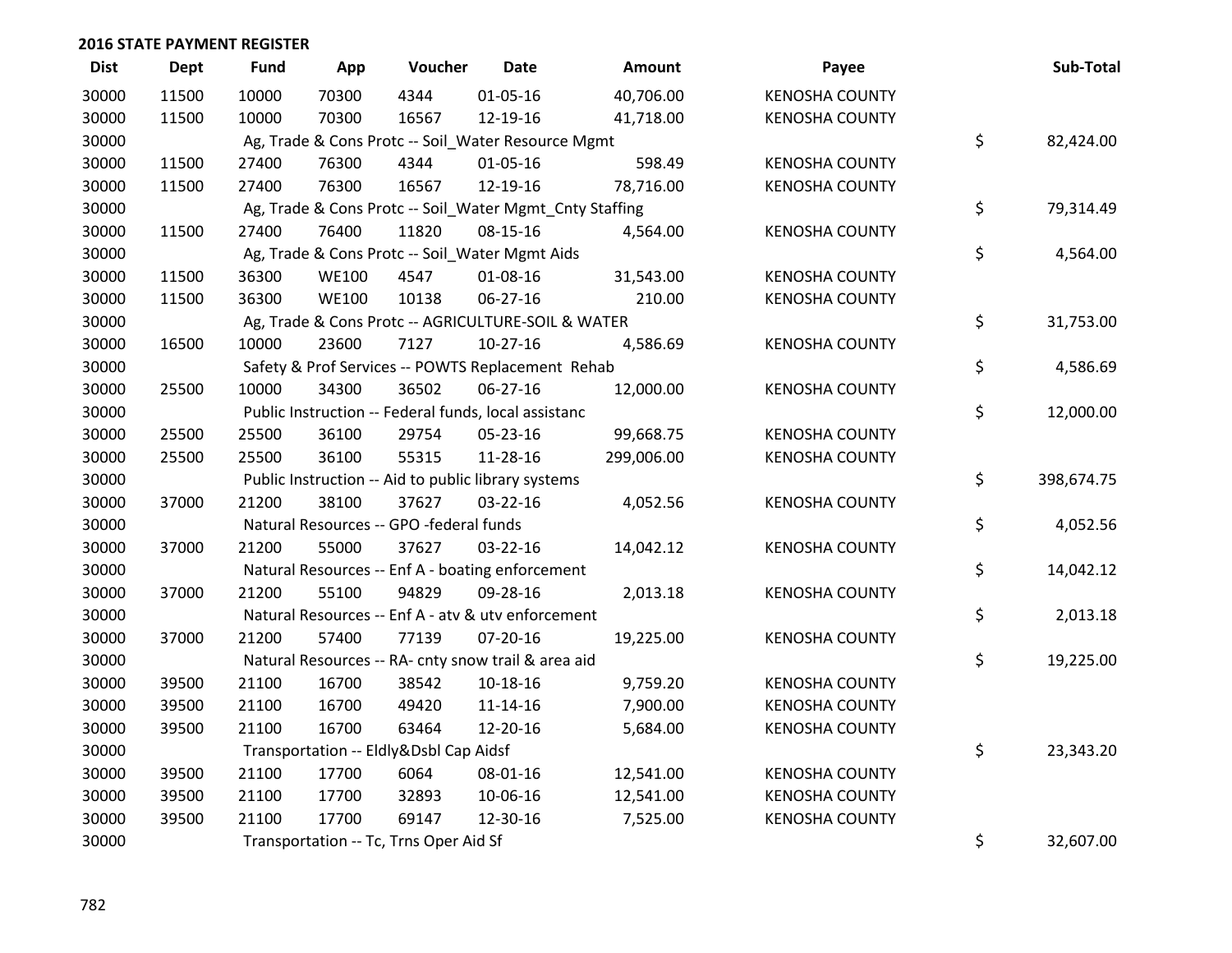| <b>Dist</b> | Dept  | <b>Fund</b> | App   | Voucher                                 | <b>Date</b>                                   | Amount       | Payee                    | Sub-Total          |
|-------------|-------|-------------|-------|-----------------------------------------|-----------------------------------------------|--------------|--------------------------|--------------------|
| 30000       | 39500 | 21100       | 18200 | 28009                                   | 09-27-16                                      | 57,493.00    | <b>KENOSHA COUNTY</b>    |                    |
| 30000       | 39500 | 21100       | 18200 | 31997                                   | 09-30-16                                      | 57,186.00    | <b>KENOSHA COUNTY</b>    |                    |
| 30000       | 39500 | 21100       | 18200 | 57941                                   | 12-05-16                                      | 54,463.00    | <b>KENOSHA COUNTY</b>    |                    |
| 30000       |       |             |       | Transportation -- Trnst/Trns-Rel Aid F  |                                               |              |                          | \$<br>169,142.00   |
| 30000       | 39500 | 21100       | 18500 | 58771                                   | 12-05-16                                      | 828.00       | <b>KENOSHA COUNTY</b>    |                    |
| 30000       |       |             |       | Transportation -- Hwy Sfty Loc Aid Ffd  |                                               |              |                          | \$<br>828.00       |
| 30000       | 39500 | 21100       | 19000 | 139                                     | 07-05-16                                      | 1,396,009.68 | <b>KENOSHA COUNTY</b>    |                    |
| 30000       | 39500 | 21100       | 19000 | 29093                                   | 10-03-16                                      | 698,004.85   | <b>KENOSHA COUNTY</b>    |                    |
| 30000       |       |             |       | Transportation -- Trans Aids To Co.-Sf  |                                               |              |                          | \$<br>2,094,014.53 |
| 30000       | 39500 | 21100       | 16700 | 73020                                   | 02-08-16                                      | 11,572.80    | <b>KENOSHA CO</b>        |                    |
| 30000       |       |             |       | Transportation -- Eldly&Dsbl Cap Aidsf  |                                               |              |                          | \$<br>11,572.80    |
| 30000       | 39500 | 21100       | 16800 | 88030                                   | 05-06-16                                      | 353,926.00   | <b>COUNTY OF KENOSHA</b> |                    |
| 30000       |       |             |       | Transportation -- Eldly&Disa Co/Aid Sf  |                                               |              |                          | \$<br>353,926.00   |
| 30000       | 39500 | 21100       | 17700 | 72030                                   | $01 - 04 - 16$                                | 7,708.00     | <b>COUNTY OF KENOSHA</b> |                    |
| 30000       | 39500 | 21100       | 17700 | 90030                                   | 05-27-16                                      | 12,541.00    | <b>COUNTY OF KENOSHA</b> |                    |
| 30000       |       |             |       | Transportation -- Tc, Trns Oper Aid Sf  |                                               |              |                          | \$<br>20,249.00    |
| 30000       | 39500 | 21100       | 18200 | 75433                                   | 03-03-16                                      | 50,923.00    | TREAS KENOSHA CO         |                    |
| 30000       |       |             |       | Transportation -- Trnst/Trns-Rel Aid F  |                                               |              |                          | \$<br>50,923.00    |
| 30000       | 39500 | 21100       | 18500 | 85951                                   | 06-29-16                                      | 3,172.00     | TREAS KENOSHA CO         |                    |
| 30000       |       |             |       | Transportation -- Hwy Sfty Loc Aid Ffd  |                                               |              |                          | \$<br>3,172.00     |
| 30000       | 39500 | 21100       | 19000 | 74030                                   | $01 - 04 - 16$                                | 698,004.84   | <b>COUNTY OF KENOSHA</b> |                    |
| 30000       |       |             |       | Transportation -- Trans Aids To Co.-Sf  |                                               |              |                          | \$<br>698,004.84   |
| 30000       | 41000 | 10000       | 11600 | 91948                                   | 11-29-16                                      | 257,400.00   | <b>KENOSHA COUNTY</b>    |                    |
| 30000       |       |             |       |                                         | Corrections -- Reimbursing counties for proba |              |                          | \$<br>257,400.00   |
| 30000       | 41000 | 10000       | 31300 | 18482                                   | 01-06-16                                      | 331,832.50   | <b>KENOSHA COUNTY</b>    |                    |
| 30000       | 41000 | 10000       | 31300 | 28401                                   | $02 - 12 - 16$                                | 7,969.00     | <b>KENOSHA COUNTY</b>    |                    |
| 30000       | 41000 | 10000       | 31300 | 34401                                   | 03-09-16                                      | 26,220.50    | <b>KENOSHA COUNTY</b>    |                    |
| 30000       |       |             |       |                                         | Corrections -- Community youth and family aid |              |                          | \$<br>366,022.00   |
| 30000       | 43500 | 10000       | 15000 | 65148                                   | 08-04-16                                      | 600.00       | <b>KENOSHA COUNTY</b>    |                    |
| 30000       | 43500 | 10000       | 15000 | 93471                                   | 12-08-16                                      | 244.60       | <b>KENOSHA COUNTY</b>    |                    |
| 30000       | 43500 | 10000       | 15000 | 93472                                   | 12-08-16                                      | 8,168.80     | <b>KENOSHA COUNTY</b>    |                    |
| 30000       |       |             |       | Health Services -- Federal project aids |                                               |              |                          | \$<br>9,013.40     |
| 30000       | 43500 | 10000       | 41400 | 50149                                   | 06-03-16                                      | 156,713.00   | <b>KENOSHA COUNTY</b>    |                    |
| 30000       |       |             |       | Health Services -- Income maintenance   |                                               |              |                          | \$<br>156,713.00   |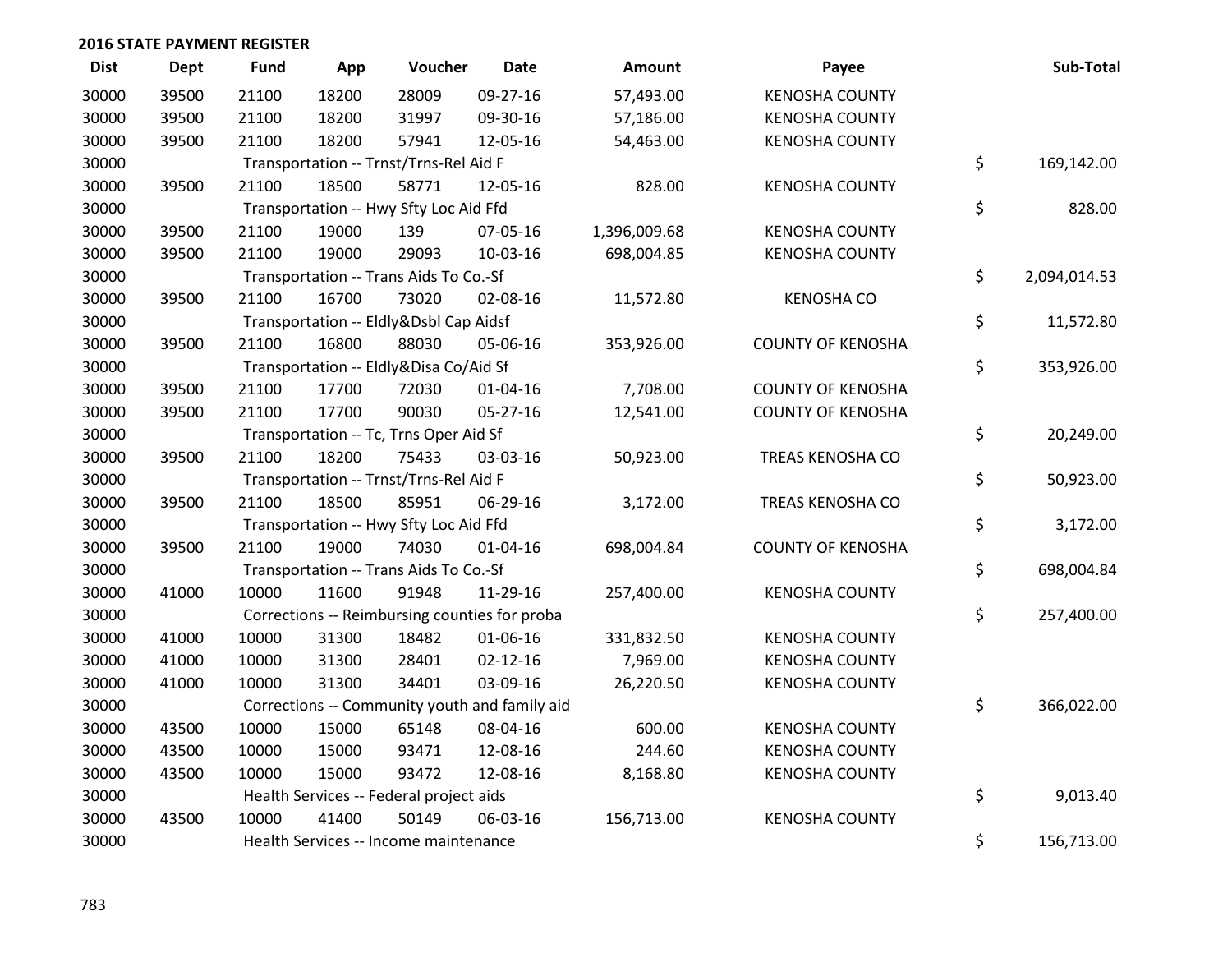| <b>Dist</b> | <b>Dept</b> | <b>Fund</b> | App   | Voucher                                   | <b>Date</b>    | Amount       | Payee                 | Sub-Total           |
|-------------|-------------|-------------|-------|-------------------------------------------|----------------|--------------|-----------------------|---------------------|
| 30000       | 43500       | 10000       | 00000 | 90613                                     | $01 - 02 - 16$ | 90,491.00    | <b>KENOSHA CO</b>     |                     |
| 30000       | 43500       | 10000       | 00000 | 90614                                     | 01-04-16       | 266,335.00   | <b>KENOSHA CO</b>     |                     |
| 30000       | 43500       | 10000       | 00000 | 90616                                     | $02 - 01 - 16$ | 840,224.00   | <b>KENOSHA CO</b>     |                     |
| 30000       | 43500       | 10000       | 00000 | 90618                                     | 03-01-16       | 1,188,037.00 | <b>KENOSHA CO</b>     |                     |
| 30000       | 43500       | 10000       | 00000 | 90622                                     | $04 - 01 - 16$ | 2,168,196.00 | <b>KENOSHA CO</b>     |                     |
| 30000       | 43500       | 10000       | 00000 | 90624                                     | 05-02-16       | 1,541,781.00 | <b>KENOSHA CO</b>     |                     |
| 30000       | 43500       | 10000       | 00000 | 90627                                     | 06-01-16       | 808,576.00   | <b>KENOSHA CO</b>     |                     |
| 30000       | 43500       | 10000       | 00000 | 90700                                     | $07 - 01 - 16$ | 986,446.00   | <b>KENOSHA CO</b>     |                     |
| 30000       | 43500       | 10000       | 00000 | 90701                                     | 08-01-16       | 3,970,905.00 | <b>KENOSHA CO</b>     |                     |
| 30000       | 43500       | 10000       | 00000 | 90702                                     | 09-01-16       | 943,066.00   | <b>KENOSHA CO</b>     |                     |
| 30000       | 43500       | 10000       | 00000 | 90704                                     | $10-01-16$     | 1,673,735.00 | <b>KENOSHA CO</b>     |                     |
| 30000       | 43500       | 10000       | 00000 | 90705                                     | 11-01-16       | 964,203.00   | <b>KENOSHA CO</b>     |                     |
| 30000       | 43500       | 10000       | 00000 | 90706                                     | 12-01-16       | 563,971.00   | <b>KENOSHA CO</b>     |                     |
| 30000       |             |             |       | Health Services -- State/Fed Aids         |                |              |                       | \$<br>16,005,966.00 |
| 30000       | 45500       | 10000       | 20200 | 6773                                      | $02 - 25 - 16$ | 4,581.33     | <b>KENOSHA COUNTY</b> |                     |
| 30000       |             |             |       | Justice -- Officer training reimbursement |                |              |                       | \$<br>4,581.33      |
| 30000       | 45500       | 10000       | 22100 | 14321                                     | 07-25-16       | 10,600.00    | <b>KENOSHA COUNTY</b> |                     |
| 30000       |             |             |       | Justice -- Crime laboratories, DNA        |                |              |                       | \$<br>10,600.00     |
| 30000       | 45500       | 10000       | 23100 | 15442                                     | 08-17-16       | 1,832.07     | <b>KENOSHA COUNTY</b> |                     |
| 30000       | 45500       | 10000       | 23100 | 21097                                     | 12-21-16       | 39,520.00    | <b>KENOSHA COUNTY</b> |                     |
| 30000       |             |             |       | Justice -- Law enforcement train, local   |                |              |                       | \$<br>41,352.07     |
| 30000       | 45500       | 10000       | 24100 | 17333                                     | 09-30-16       | 717.85       | <b>KENOSHA COUNTY</b> |                     |
| 30000       | 45500       | 10000       | 24100 | 19312                                     | $11 - 10 - 16$ | 6,000.00     | <b>KENOSHA COUNTY</b> |                     |
| 30000       |             |             |       | Justice -- Federal aid, state operations  |                |              |                       | \$<br>6,717.85      |
| 30000       | 45500       | 10000       | 25100 | 16696                                     | 09-19-16       | 48,565.31    | <b>KENOSHA COUNTY</b> |                     |
| 30000       | 45500       | 10000       | 25100 | 19099                                     | 11-09-16       | 25,499.22    | <b>KENOSHA COUNTY</b> |                     |
| 30000       |             |             |       | Justice -- Federal aid, local assistance  |                |              |                       | \$<br>74,064.53     |
| 30000       | 45500       | 10000       | 27100 | 5840                                      | 02-05-16       | 15,680.00    | <b>KENOSHA COUNTY</b> |                     |
| 30000       | 45500       | 10000       | 27100 | 10468                                     | 05-31-16       | 17,698.00    | <b>KENOSHA COUNTY</b> |                     |
| 30000       | 45500       | 10000       | 27100 | 14754                                     | 08-04-16       | 30,956.00    | <b>KENOSHA COUNTY</b> |                     |
| 30000       | 45500       | 10000       | 27100 | 18834                                     | 11-08-16       | 20,845.00    | <b>KENOSHA COUNTY</b> |                     |
| 30000       |             |             |       | Justice -- Alt prosecution alcohol drugs  |                |              |                       | \$<br>85,179.00     |
| 30000       | 45500       | 10000       | 27800 | 4937                                      | $01 - 20 - 16$ | 22,679.00    | <b>KENOSHA COUNTY</b> |                     |
| 30000       | 45500       | 10000       | 27800 | 9688                                      | 05-09-16       | 31,844.00    | <b>KENOSHA COUNTY</b> |                     |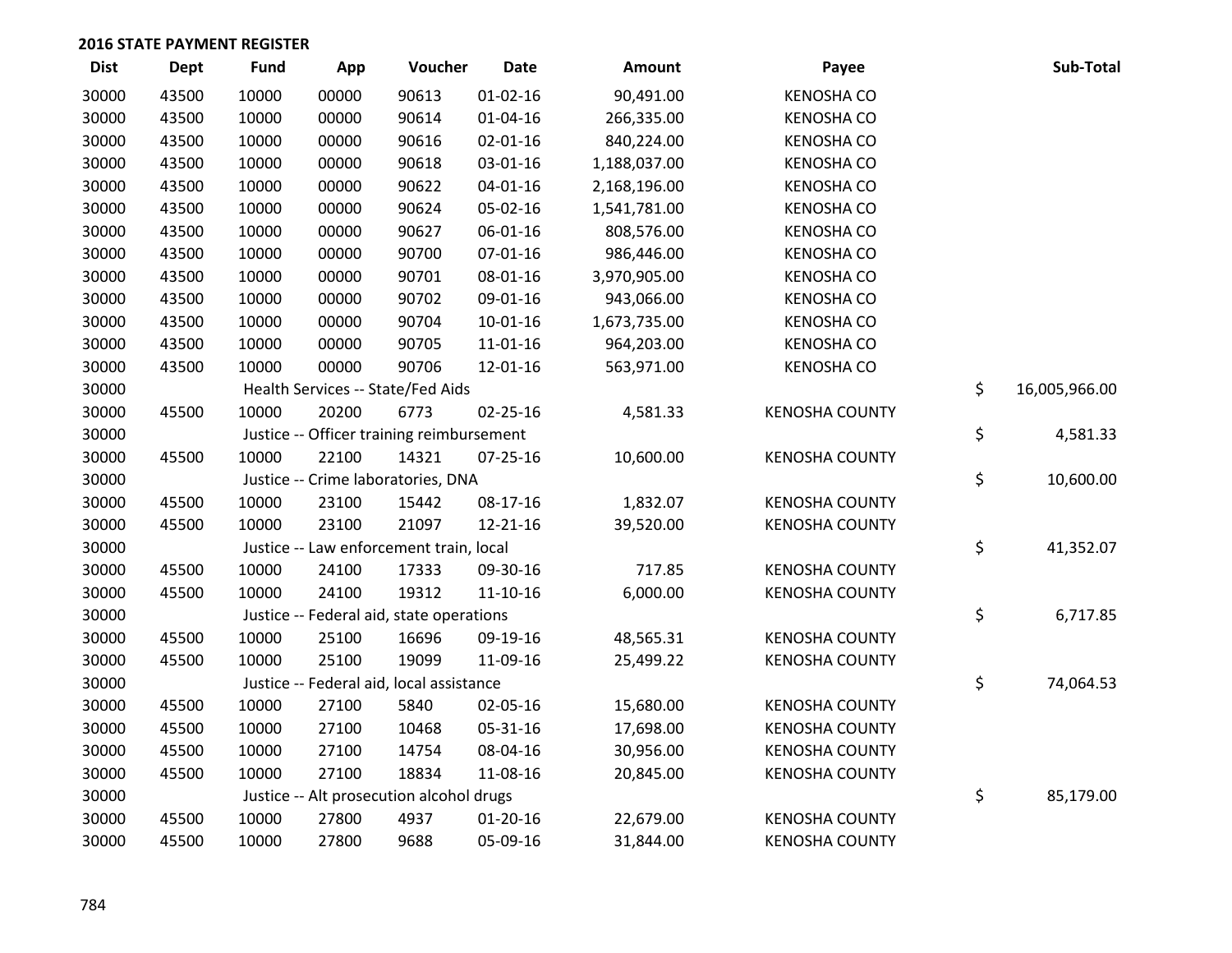| <b>Dist</b> | <b>Dept</b> | <b>Fund</b> | App   | Voucher                                           | <b>Date</b>                                        | <b>Amount</b> | Payee                 | Sub-Total        |
|-------------|-------------|-------------|-------|---------------------------------------------------|----------------------------------------------------|---------------|-----------------------|------------------|
| 30000       | 45500       | 10000       | 27800 | 13461                                             | 07-06-16                                           | 4,191.00      | <b>KENOSHA COUNTY</b> |                  |
| 30000       | 45500       | 10000       | 27800 | 21007                                             | 12-19-16                                           | 3,541.00      | <b>KENOSHA COUNTY</b> |                  |
| 30000       |             |             |       | Justice -- Youth diversion program                |                                                    |               |                       | \$<br>62,255.00  |
| 30000       | 45500       | 10000       | 53200 | 7605                                              | 03-14-16                                           | 135,521.54    | <b>KENOSHA COUNTY</b> |                  |
| 30000       | 45500       | 10000       | 53200 | 14435                                             | $07 - 22 - 16$                                     | 117,864.78    | <b>KENOSHA COUNTY</b> |                  |
| 30000       |             |             |       | Justice -- Crime victim witness assist            |                                                    |               |                       | \$<br>253,386.32 |
| 30000       | 46500       | 10000       | 30800 | 6670                                              | 03-01-16                                           | 194.16        | <b>KENOSHA COUNTY</b> |                  |
| 30000       | 46500       | 10000       | 30800 | 17641                                             | 11-09-16                                           | 6,945.66      | <b>KENOSHA COUNTY</b> |                  |
| 30000       |             |             |       |                                                   | Military Affairs -- Emergency response equipment   |               |                       | \$<br>7,139.82   |
| 30000       | 46500       | 10000       | 33700 | 12933                                             | 07-20-16                                           | 16,674.00     | <b>KENOSHA COUNTY</b> |                  |
| 30000       | 46500       | 10000       | 33700 | 18609                                             | 12-06-16                                           | 16,674.00     | <b>KENOSHA COUNTY</b> |                  |
| 30000       |             |             |       | Military Affairs -- Local emer planning grants    |                                                    |               |                       | \$<br>33,348.00  |
| 30000       | 46500       | 10000       | 34200 | 5044                                              | $01-27-16$                                         | 43,872.40     | <b>KENOSHA COUNTY</b> |                  |
| 30000       | 46500       | 10000       | 34200 | 5594                                              | 02-04-16                                           | 16,145.50     | <b>KENOSHA COUNTY</b> |                  |
| 30000       | 46500       | 10000       | 34200 | 7102                                              | 03-07-16                                           | 4,147.90      | <b>KENOSHA COUNTY</b> |                  |
| 30000       | 46500       | 10000       | 34200 | 12243                                             | 06-29-16                                           | 7,500.00      | <b>KENOSHA COUNTY</b> |                  |
| 30000       | 46500       | 10000       | 34200 | 13872                                             | 08-16-16                                           | 43,615.64     | <b>KENOSHA COUNTY</b> |                  |
| 30000       | 46500       | 10000       | 34200 | 13940                                             | 08-15-16                                           | 6,246.66      | <b>KENOSHA COUNTY</b> |                  |
| 30000       | 46500       | 10000       | 34200 | 15538                                             | 09-26-16                                           | 1,269.56      | <b>KENOSHA COUNTY</b> |                  |
| 30000       | 46500       | 10000       | 34200 | 15562                                             | 09-22-16                                           | 10,205.74     | <b>KENOSHA COUNTY</b> |                  |
| 30000       | 46500       | 10000       | 34200 | 18679                                             | 12-06-16                                           | 43,615.63     | <b>KENOSHA COUNTY</b> |                  |
| 30000       |             |             |       | Military Affairs -- Federal aid, local assistance |                                                    |               |                       | \$<br>176,619.03 |
| 30000       | 46500       | 10000       | 35000 | 16545                                             | $10-14-16$                                         | 4,227.80      | <b>KENOSHA COUNTY</b> |                  |
| 30000       |             |             |       |                                                   | Military Affairs -- Federal aid, homeland security |               |                       | \$<br>4,227.80   |
| 30000       | 48500       | 15200       | 12700 | 13974                                             | 06-30-16                                           | 1,300.00      | <b>KENOSHA COUNTY</b> |                  |
| 30000       |             |             |       | Veterans Affairs -- Grants to counties            |                                                    |               |                       | \$<br>1,300.00   |
| 30000       | 48500       | 58200       | 26700 | 13974                                             | 06-30-16                                           | 5,850.00      | <b>KENOSHA COUNTY</b> |                  |
| 30000       | 48500       | 58300       | 37000 | 13974                                             | 06-30-16                                           | 5,850.00      | <b>KENOSHA COUNTY</b> |                  |
| 30000       |             |             |       | Veterans Affairs -- County grants                 |                                                    |               |                       | \$<br>11,700.00  |
| 30000       | 50500       | 10000       | 15500 | 9589                                              | $01-29-16$                                         | 31,581.00     | <b>KENOSHA COUNTY</b> |                  |
| 30000       | 50500       | 10000       | 15500 | 12798                                             | 03-02-16                                           | 25,573.00     | <b>KENOSHA COUNTY</b> |                  |
| 30000       | 50500       | 10000       | 15500 | 15247                                             | 03-30-16                                           | 26,614.00     | <b>KENOSHA COUNTY</b> |                  |
| 30000       | 50500       | 10000       | 15500 | 17670                                             | 04-29-16                                           | 35,002.00     | <b>KENOSHA COUNTY</b> |                  |
| 30000       | 50500       | 10000       | 15500 | 20756                                             | 06-01-16                                           | 34,487.00     | <b>KENOSHA COUNTY</b> |                  |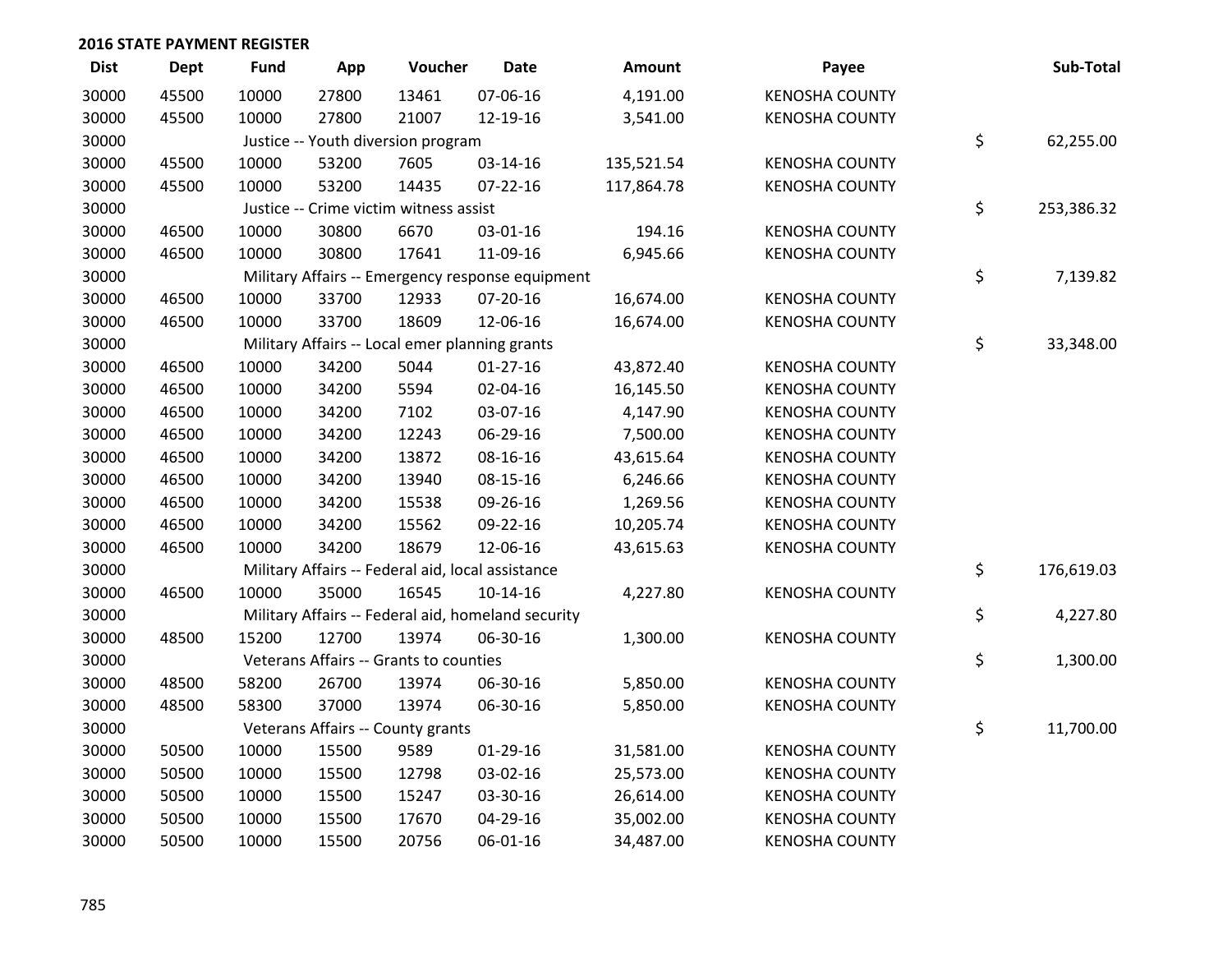| <b>Dist</b> | <b>Dept</b> | <b>Fund</b> | App                    | Voucher                                         | <b>Date</b>    | Amount        | Payee                 | Sub-Total           |
|-------------|-------------|-------------|------------------------|-------------------------------------------------|----------------|---------------|-----------------------|---------------------|
| 30000       | 50500       | 10000       | 15500                  | 23220                                           | 06-30-16       | 31,915.00     | <b>KENOSHA COUNTY</b> |                     |
| 30000       | 50500       | 10000       | 15500                  | 26079                                           | 08-01-16       | 9,770.00      | <b>KENOSHA COUNTY</b> |                     |
| 30000       | 50500       | 10000       | 15500                  | 28801                                           | 09-01-16       | 3,164.00      | <b>KENOSHA COUNTY</b> |                     |
| 30000       | 50500       | 10000       | 15500                  | 31038                                           | 09-29-16       | 504.00        | <b>KENOSHA COUNTY</b> |                     |
| 30000       | 50500       | 10000       | 15500                  | 36197                                           | 11-30-16       | 10,028.00     | <b>KENOSHA COUNTY</b> |                     |
| 30000       | 50500       | 10000       | 15500                  | 37664                                           | 12-15-16       | 27,367.00     | <b>KENOSHA COUNTY</b> |                     |
| 30000       |             |             |                        | Administration -- Federal aid, local assistance |                |               |                       | \$<br>236,005.00    |
| 30000       | 50500       | 23500       | 37100                  | 9589                                            | 01-29-16       | 1,084.00      | <b>KENOSHA COUNTY</b> |                     |
| 30000       | 50500       | 23500       | 37100                  | 12798                                           | 03-02-16       | 3,425.00      | <b>KENOSHA COUNTY</b> |                     |
| 30000       | 50500       | 23500       | 37100                  | 15247                                           | 03-30-16       | 4,320.00      | <b>KENOSHA COUNTY</b> |                     |
| 30000       | 50500       | 23500       | 37100                  | 20756                                           | 06-01-16       | 1,182.00      | <b>KENOSHA COUNTY</b> |                     |
| 30000       | 50500       | 23500       | 37100                  | 23220                                           | 06-30-16       | 2,700.00      | <b>KENOSHA COUNTY</b> |                     |
| 30000       | 50500       | 23500       | 37100                  | 26079                                           | 08-01-16       | 6,083.00      | <b>KENOSHA COUNTY</b> |                     |
| 30000       | 50500       | 23500       | 37100                  | 28801                                           | 09-01-16       | 9,057.00      | <b>KENOSHA COUNTY</b> |                     |
| 30000       | 50500       | 23500       | 37100                  | 31038                                           | 09-29-16       | 27,927.00     | <b>KENOSHA COUNTY</b> |                     |
| 30000       | 50500       | 23500       | 37100                  | 33863                                           | 10-31-16       | 42,336.00     | <b>KENOSHA COUNTY</b> |                     |
| 30000       | 50500       | 23500       | 37100                  | 36197                                           | 11-30-16       | 10,890.00     | <b>KENOSHA COUNTY</b> |                     |
| 30000       | 50500       | 23500       | 37100                  | 37664                                           | 12-15-16       | 8,276.00      | <b>KENOSHA COUNTY</b> |                     |
| 30000       |             |             |                        | Administration -- Low-income assistance grants  |                |               |                       | \$<br>117,280.00    |
| 30000       | 50500       | 26900       | 16600                  | 13222                                           | 03-23-16       | 1,000.00      | <b>KENOSHA COUNTY</b> |                     |
| 30000       | 50500       | 26900       | 16600                  | 18321                                           | 05-10-16       | 25,000.00     | <b>KENOSHA COUNTY</b> |                     |
| 30000       |             |             | Administration -- Land |                                                 |                |               |                       | \$<br>26,000.00     |
| 30000       | 83500       | 10000       | 10500                  | 6086                                            | $07 - 25 - 16$ | 455,592.25    | <b>KENOSHA COUNTY</b> |                     |
| 30000       | 83500       | 10000       | 10500                  | 13607                                           | $11 - 21 - 16$ | 1,188,377.04  | <b>KENOSHA COUNTY</b> |                     |
| 30000       |             |             |                        | Revenue -- County and Municipal Aid             |                |               |                       | \$<br>1,643,969.29  |
| 30000       | 83500       | 10000       | 10900                  | 7222                                            | 07-25-16       | 227,983.00    | <b>KENOSHA COUNTY</b> |                     |
| 30000       |             |             |                        | Revenue -- State Aid, Tax Exempt Proprty        |                |               |                       | \$<br>227,983.00    |
| 30000       | 83500       | 10000       | 11000                  | 13607                                           | $11 - 21 - 16$ | 1,410,189.96  | <b>KENOSHA COUNTY</b> |                     |
| 30000       |             |             |                        | Revenue -- Public Utility Distribution          |                |               |                       | \$<br>1,410,189.96  |
| 30000       | 83500       | 10000       | 30200                  | 5035                                            | 07-25-16       | 1,572,672.36  | <b>KENOSHA COUNTY</b> |                     |
| 30000       | 83500       | 10000       | 30200                  | 5179                                            | 07-25-16       | 10,159,115.09 | <b>KENOSHA COUNTY</b> |                     |
| 30000       |             |             |                        | Revenue -- School Lvy Tx/First Dollar Cr        |                |               |                       | \$<br>11,731,787.45 |
| 30000       | 83500       | 52100       | 36300                  | 3438                                            | 03-29-16       | 1,632,894.08  | <b>KENOSHA COUNTY</b> |                     |
| 30000       |             |             |                        | Revenue -- Lottery & Gaming Credit              |                |               |                       | \$<br>1,632,894.08  |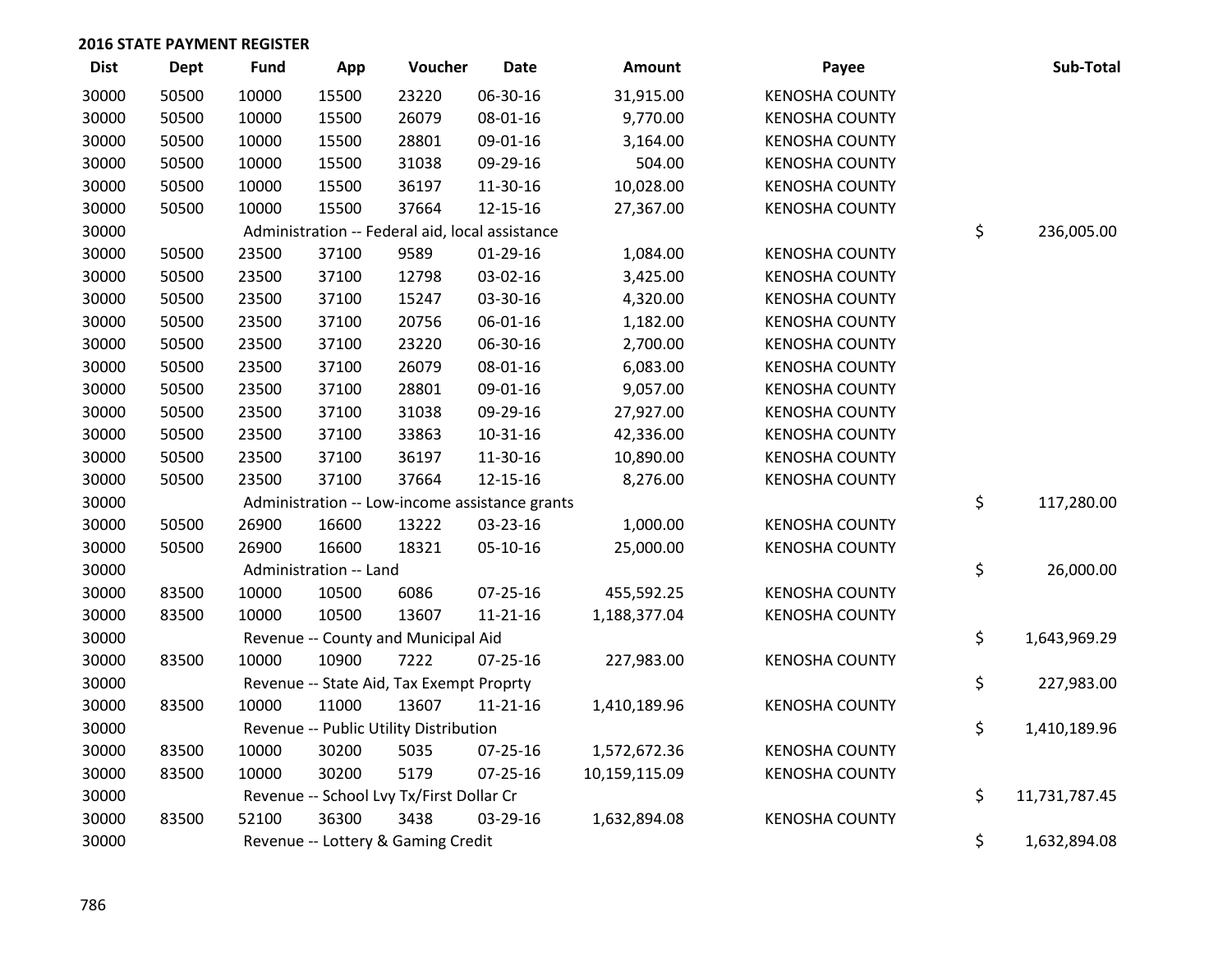| <b>Dist</b> | <b>Dept</b> | <b>Fund</b> | App                                  | Voucher                                             | Date           | <b>Amount</b> | Payee                   | Sub-Total           |
|-------------|-------------|-------------|--------------------------------------|-----------------------------------------------------|----------------|---------------|-------------------------|---------------------|
| 30000       |             |             | <b>District Total Appropriations</b> |                                                     |                |               |                         | \$<br>38,704,126.09 |
| 30002       | 16500       | 10000       | 22500                                | 4083                                                | 06-27-16       | 5,611.23      | <b>TOWN OF BRIGHTON</b> |                     |
| 30002       |             |             |                                      | Safety & Prof Services -- Fire dues distribution    |                |               |                         | \$<br>5,611.23      |
| 30002       | 37000       | 10000       | 50300                                | 46102                                               | $04 - 21 - 16$ | 1,924.26      | <b>TOWN OF BRIGHTON</b> |                     |
| 30002       |             |             |                                      | Natural Resources -- Aids in lieu of taxes - gener  |                |               |                         | \$<br>1,924.26      |
| 30002       | 37000       | 21200       | 16600                                | 63462                                               | 06-20-16       | 44.51         | <b>TOWN OF BRIGHTON</b> |                     |
| 30002       |             |             |                                      | Natural Resources -- Gen program ops-state funds-FR |                |               |                         | \$<br>44.51         |
| 30002       | 37000       | 21200       | 57100                                | 63462                                               | 06-20-16       | 20.00         | <b>TOWN OF BRIGHTON</b> |                     |
| 30002       |             |             |                                      | Natural Resources -- ResAids - cnty forst, cl & mfl |                |               |                         | \$<br>20.00         |
| 30002       | 37000       | 21200       | 57900                                | 46101                                               | $04 - 21 - 16$ | 126.68        | <b>TOWN OF BRIGHTON</b> |                     |
| 30002       | 37000       | 21200       | 57900                                | 46103                                               | $04 - 21 - 16$ | 1,734.36      | <b>TOWN OF BRIGHTON</b> |                     |
| 30002       |             |             |                                      | Natural Resources -- Aids in lieu of taxes - sum s  |                |               |                         | \$<br>1,861.04      |
| 30002       | 37000       | 27400       | 67000                                | 55940                                               | $05-27-16$     | 573.97        | <b>TOWN OF BRIGHTON</b> |                     |
| 30002       |             |             |                                      | Natural Resources -- Fin asst for responsible units |                |               |                         | \$<br>573.97        |
| 30002       | 39500       | 21100       | 19100                                | 949                                                 | 07-05-16       | 8,819.01      | <b>TOWN OF BRIGHTON</b> |                     |
| 30002       | 39500       | 21100       | 19100                                | 30021                                               | 10-03-16       | 8,819.01      | <b>TOWN OF BRIGHTON</b> |                     |
| 30002       | 39500       | 21100       | 19100                                | 76768                                               | $01 - 04 - 16$ | 8,819.01      | <b>TOWN OF BRIGHTON</b> |                     |
| 30002       | 39500       | 21100       | 19100                                | 84768                                               | 04-04-16       | 8,819.01      | <b>TOWN OF BRIGHTON</b> |                     |
| 30002       |             |             |                                      | Transportation -- Trns Aids To Mnc.-Sf              |                |               |                         | \$<br>35,276.04     |
| 30002       | 83500       | 10000       | 10500                                | 6074                                                | $07 - 25 - 16$ | 2,639.28      | <b>TOWN OF BRIGHTON</b> |                     |
| 30002       | 83500       | 10000       | 10500                                | 13595                                               | $11 - 21 - 16$ | 14,956.83     | <b>TOWN OF BRIGHTON</b> |                     |
| 30002       |             |             |                                      | Revenue -- County and Municipal Aid                 |                |               |                         | \$<br>17,596.11     |
| 30002       | 83500       | 10000       | 10900                                | 7984                                                | 07-25-16       | 7.00          | <b>TOWN OF BRIGHTON</b> |                     |
| 30002       |             |             |                                      | Revenue -- State Aid, Tax Exempt Proprty            |                |               |                         | \$<br>7.00          |
| 30002       | 83500       | 10000       | 50100                                | 2560                                                | $01-29-16$     | 1,415.42      | <b>TOWN OF BRIGHTON</b> |                     |
| 30002       |             |             |                                      | Revenue -- Payments for municipal svcs              |                |               |                         | \$<br>1,415.42      |
| 30002       | 83500       | 52100       | 36300                                | 3120                                                | 03-29-16       | 4,302.41      | <b>TOWN OF BRIGHTON</b> |                     |
| 30002       |             |             |                                      | Revenue -- Lottery & Gaming Credit                  |                |               |                         | \$<br>4,302.41      |
| 30002       |             |             | <b>District Total Appropriations</b> |                                                     |                |               |                         | \$<br>68,631.99     |
| 30006       | 16500       | 10000       | 22500                                | 4084                                                | 06-27-16       | 6,456.67      | <b>TOWN OF PARIS</b>    |                     |
| 30006       |             |             |                                      | Safety & Prof Services -- Fire dues distribution    |                |               |                         | \$<br>6,456.67      |
| 30006       | 37000       | 21200       | 16600                                | 63463                                               | 06-20-16       | 58.07         | <b>TOWN OF PARIS</b>    |                     |
| 30006       |             |             |                                      | Natural Resources -- Gen program ops-state funds-FR |                |               |                         | \$<br>58.07         |
| 30006       | 37000       | 21200       | 57100                                | 63463                                               | 06-20-16       | 26.10         | <b>TOWN OF PARIS</b>    |                     |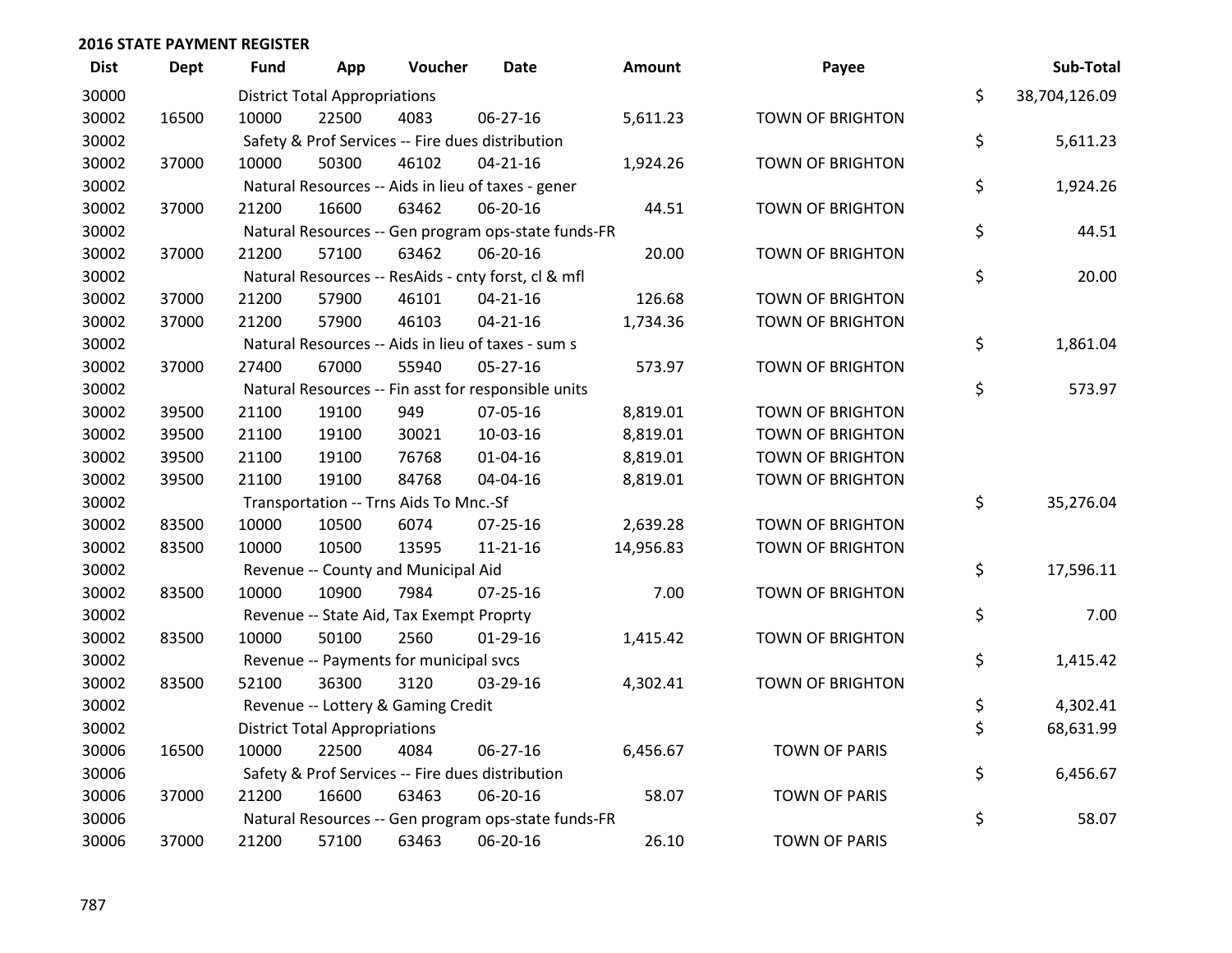| <b>Dist</b> | <b>Dept</b> | Fund  | App                                  | Voucher                                 | <b>Date</b>                                         | <b>Amount</b> | Payee                | Sub-Total        |
|-------------|-------------|-------|--------------------------------------|-----------------------------------------|-----------------------------------------------------|---------------|----------------------|------------------|
| 30006       |             |       |                                      |                                         | Natural Resources -- ResAids - cnty forst, cl & mfl |               |                      | \$<br>26.10      |
| 30006       | 39500       | 21100 | 19100                                | 950                                     | 07-05-16                                            | 4,205.82      | <b>TOWN OF PARIS</b> |                  |
| 30006       | 39500       | 21100 | 19100                                | 30022                                   | 10-03-16                                            | 4,205.82      | <b>TOWN OF PARIS</b> |                  |
| 30006       | 39500       | 21100 | 19100                                | 76769                                   | $01 - 04 - 16$                                      | 4,205.82      | <b>TOWN OF PARIS</b> |                  |
| 30006       | 39500       | 21100 | 19100                                | 84769                                   | 04-04-16                                            | 4,205.82      | <b>TOWN OF PARIS</b> |                  |
| 30006       |             |       |                                      | Transportation -- Trns Aids To Mnc.-Sf  |                                                     |               |                      | \$<br>16,823.28  |
| 30006       | 43500       | 10000 | 11900                                | 72486                                   | 09-02-16                                            | 5,278.47      | TOWN OF PARIS        |                  |
| 30006       |             |       |                                      |                                         | Health Services -- Emergency medical services, ai   |               |                      | \$<br>5,278.47   |
| 30006       | 83500       | 10000 | 10500                                | 6075                                    | $07 - 25 - 16$                                      | 47,511.71     | <b>TOWN OF PARIS</b> |                  |
| 30006       | 83500       | 10000 | 10500                                | 13596                                   | $11 - 21 - 16$                                      | 12,911.85     | <b>TOWN OF PARIS</b> |                  |
| 30006       |             |       |                                      | Revenue -- County and Municipal Aid     |                                                     |               |                      | \$<br>60,423.56  |
| 30006       | 83500       | 10000 | 11000                                | 13596                                   | $11 - 21 - 16$                                      | 273,582.56    | <b>TOWN OF PARIS</b> |                  |
| 30006       |             |       |                                      | Revenue -- Public Utility Distribution  |                                                     |               |                      | \$<br>273,582.56 |
| 30006       |             |       | <b>District Total Appropriations</b> |                                         |                                                     |               |                      | \$<br>362,648.71 |
| 30010       | 16500       | 10000 | 22500                                | 4085                                    | 06-27-16                                            | 13,403.47     | RANDALL, TOWN OF     |                  |
| 30010       |             |       |                                      |                                         | Safety & Prof Services -- Fire dues distribution    |               |                      | \$<br>13,403.47  |
| 30010       | 37000       | 10000 | 50300                                | 30499                                   | $02 - 17 - 16$                                      | 5,519.37      | RANDALL, TOWN OF     |                  |
| 30010       | 37000       | 10000 | 50300                                | 30500                                   | $02 - 17 - 16$                                      | 784.80        | RANDALL, TOWN OF     |                  |
| 30010       | 37000       | 10000 | 50300                                | 45434                                   | $04 - 21 - 16$                                      | 308.75        | RANDALL, TOWN OF     |                  |
| 30010       |             |       |                                      |                                         | Natural Resources -- Aids in lieu of taxes - gener  |               |                      | \$<br>6,612.92   |
| 30010       | 37000       | 21200 | 16600                                | 63464                                   | 06-20-16                                            | 14.24         | RANDALL, TOWN OF     |                  |
| 30010       |             |       |                                      |                                         | Natural Resources -- Gen program ops-state funds-FR |               |                      | \$<br>14.24      |
| 30010       | 37000       | 21200 | 38100                                | 38743                                   | 03-30-16                                            | 4,353.66      | RANDALL, TOWN OF     |                  |
| 30010       |             |       |                                      | Natural Resources -- GPO -federal funds |                                                     |               |                      | \$<br>4,353.66   |
| 30010       | 37000       | 21200 | 55000                                | 38743                                   | 03-30-16                                            | 15,085.43     | RANDALL, TOWN OF     |                  |
| 30010       |             |       |                                      |                                         | Natural Resources -- Enf A - boating enforcement    |               |                      | \$<br>15,085.43  |
| 30010       | 37000       | 21200 | 57100                                | 63464                                   | 06-20-16                                            | 6.40          | RANDALL, TOWN OF     |                  |
| 30010       |             |       |                                      |                                         | Natural Resources -- ResAids - cnty forst, cl & mfl |               |                      | \$<br>6.40       |
| 30010       | 37000       | 21200 | 57900                                | 45435                                   | $04 - 21 - 16$                                      | 156.62        | RANDALL, TOWN OF     |                  |
| 30010       |             |       |                                      |                                         | Natural Resources -- Aids in lieu of taxes - sum s  |               |                      | \$<br>156.62     |
| 30010       | 37000       | 27400 | 67000                                | 55631                                   | 05-27-16                                            | 7,228.67      | RANDALL, TOWN OF     |                  |
| 30010       |             |       |                                      |                                         | Natural Resources -- Fin asst for responsible units |               |                      | \$<br>7,228.67   |
| 30010       | 39500       | 21100 | 19100                                | 951                                     | 07-05-16                                            | 29,590.67     | RANDALL, TOWN OF     |                  |
| 30010       | 39500       | 21100 | 19100                                | 30023                                   | 10-03-16                                            | 29,590.69     | RANDALL, TOWN OF     |                  |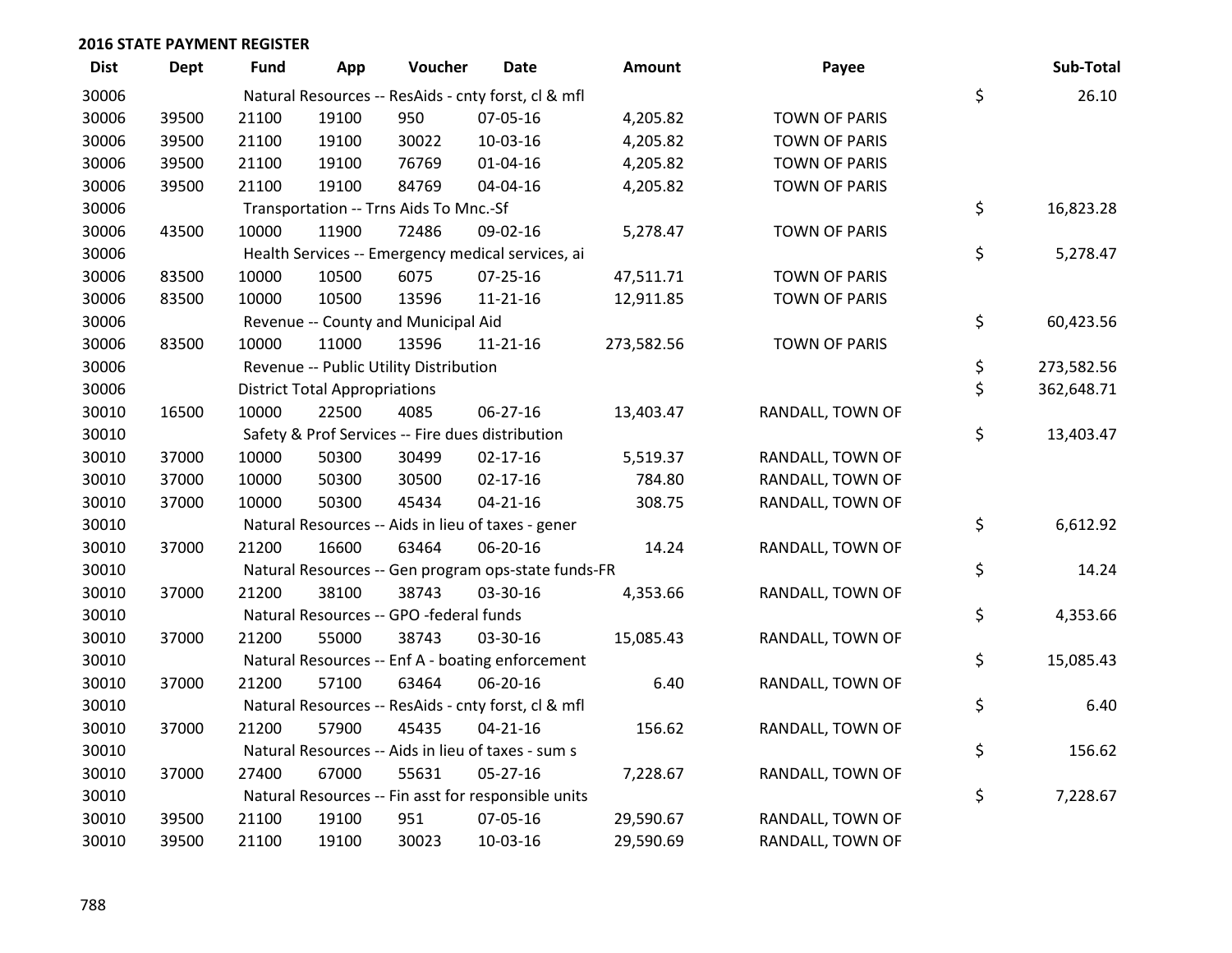| <b>Dist</b> | <b>Dept</b> | <b>Fund</b> | App                                  | Voucher                                             | <b>Date</b>    | Amount    | Payee                  | Sub-Total        |
|-------------|-------------|-------------|--------------------------------------|-----------------------------------------------------|----------------|-----------|------------------------|------------------|
| 30010       | 39500       | 21100       | 19100                                | 76770                                               | $01 - 04 - 16$ | 29,590.67 | <b>TOWN OF RANDALL</b> |                  |
| 30010       | 39500       | 21100       | 19100                                | 84770                                               | 04-04-16       | 29,590.67 | TOWN OF RANDALL        |                  |
| 30010       |             |             |                                      | Transportation -- Trns Aids To Mnc.-Sf              |                |           |                        | \$<br>118,362.70 |
| 30010       | 83500       | 10000       | 10500                                | 6076                                                | 07-25-16       | 6,053.89  | RANDALL, TOWN OF       |                  |
| 30010       | 83500       | 10000       | 10500                                | 13597                                               | $11 - 21 - 16$ | 28,922.74 | RANDALL, TOWN OF       |                  |
| 30010       |             |             |                                      | Revenue -- County and Municipal Aid                 |                |           |                        | \$<br>34,976.63  |
| 30010       | 83500       | 10000       | 10900                                | 7985                                                | $07 - 25 - 16$ | 538.00    | RANDALL, TOWN OF       |                  |
| 30010       |             |             |                                      | Revenue -- State Aid, Tax Exempt Proprty            |                |           |                        | \$<br>538.00     |
| 30010       | 83500       | 10000       | 11000                                | 13597                                               | $11 - 21 - 16$ | 5,525.76  | RANDALL, TOWN OF       |                  |
| 30010       |             |             |                                      | Revenue -- Public Utility Distribution              |                |           |                        | \$<br>5,525.76   |
| 30010       |             |             | <b>District Total Appropriations</b> |                                                     |                |           |                        | \$<br>206,264.50 |
| 30012       | 16500       | 10000       | 22500                                | 4086                                                | 06-27-16       | 35,875.18 | TOWN OF SALEM          |                  |
| 30012       |             |             |                                      | Safety & Prof Services -- Fire dues distribution    |                |           |                        | \$<br>35,875.18  |
| 30012       | 37000       | 10000       | 50300                                | 30821                                               | $02 - 17 - 16$ | 6,340.73  | TOWN OF SALEM          |                  |
| 30012       | 37000       | 10000       | 50300                                | 46647                                               | $04 - 21 - 16$ | 109.76    | TOWN OF SALEM          |                  |
| 30012       | 37000       | 10000       | 50300                                | 46648                                               | $04 - 21 - 16$ | 957.79    | TOWN OF SALEM          |                  |
| 30012       |             |             |                                      | Natural Resources -- Aids in lieu of taxes - gener  |                |           |                        | \$<br>7,408.28   |
| 30012       | 37000       | 10000       | 94100                                | 82523                                               | 08-10-16       | 45,000.00 | TOWN OF SALEM          |                  |
| 30012       |             |             |                                      | Natural Resources -- GPO - federal funds            |                |           |                        | \$<br>45,000.00  |
| 30012       | 37000       | 21200       | 16600                                | 63465                                               | 06-20-16       | 44.51     | TOWN OF SALEM          |                  |
| 30012       |             |             |                                      | Natural Resources -- Gen program ops-state funds-FR |                |           |                        | \$<br>44.51      |
| 30012       | 37000       | 21200       | 38100                                | 38754                                               | 03-30-16       | 4,082.17  | TOWN OF SALEM          |                  |
| 30012       |             |             |                                      | Natural Resources -- GPO -federal funds             |                |           |                        | \$<br>4,082.17   |
| 30012       | 37000       | 21200       | 55000                                | 38754                                               | 03-30-16       | 14,144.73 | <b>TOWN OF SALEM</b>   |                  |
| 30012       |             |             |                                      | Natural Resources -- Enf A - boating enforcement    |                |           |                        | \$<br>14,144.73  |
| 30012       | 37000       | 21200       | 57100                                | 63465                                               | 06-20-16       | 20.00     | TOWN OF SALEM          |                  |
| 30012       |             |             |                                      | Natural Resources -- ResAids - cnty forst, cl & mfl |                |           |                        | \$<br>20.00      |
| 30012       | 37000       | 21200       | 57900                                | 46649                                               | $04 - 21 - 16$ | 43.89     | TOWN OF SALEM          |                  |
| 30012       |             |             |                                      | Natural Resources -- Aids in lieu of taxes - sum s  |                |           |                        | \$<br>43.89      |
| 30012       | 37000       | 27400       | 67000                                | 56139                                               | 05-27-16       | 11,398.94 | TOWN OF SALEM          |                  |
| 30012       |             |             |                                      | Natural Resources -- Fin asst for responsible units |                |           |                        | \$<br>11,398.94  |
| 30012       | 37000       | 36300       | <b>TA100</b>                         | 115554                                              | 12-22-16       | 59,849.18 | TOWN OF SALEM          |                  |
| 30012       |             |             |                                      | Natural Resources -- LAND ACQUISITION               |                |           |                        | \$<br>59,849.18  |
| 30012       | 39500       | 21100       | 18500                                | 45049                                               | 11-07-16       | 1,631.37  | <b>TOWN OF SALEM</b>   |                  |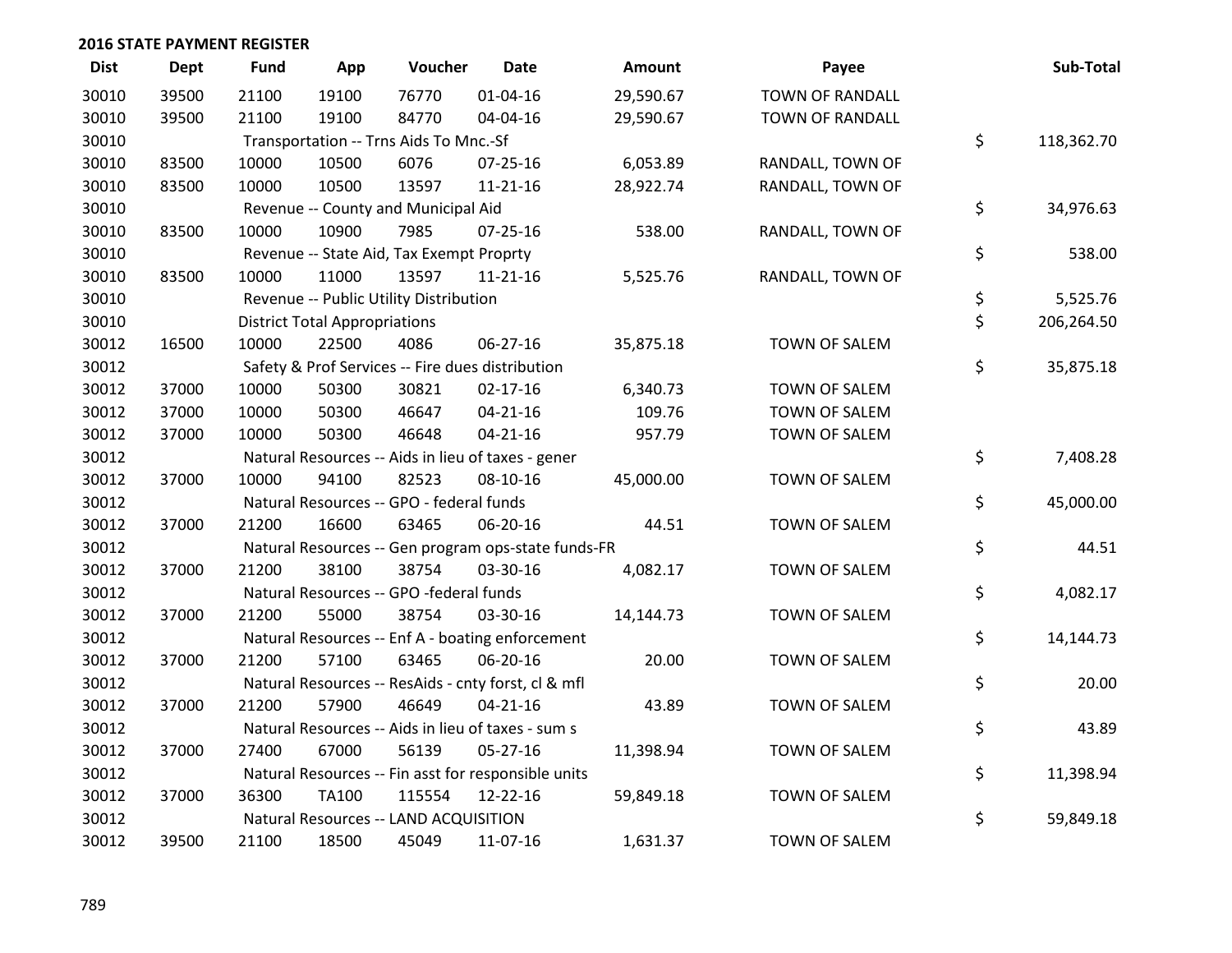| <b>Dist</b> | <b>Dept</b> | <b>Fund</b> | App                                  | Voucher                                           | <b>Date</b>    | Amount    | Payee                 | Sub-Total        |
|-------------|-------------|-------------|--------------------------------------|---------------------------------------------------|----------------|-----------|-----------------------|------------------|
| 30012       | 39500       | 21100       | 18500                                | 45060                                             | 11-07-16       | 310.34    | TOWN OF SALEM         |                  |
| 30012       |             |             |                                      | Transportation -- Hwy Sfty Loc Aid Ffd            |                |           |                       | \$<br>1,941.71   |
| 30012       | 39500       | 21100       | 19100                                | 952                                               | 07-05-16       | 98,408.22 | TOWN OF SALEM         |                  |
| 30012       | 39500       | 21100       | 19100                                | 30024                                             | 10-03-16       | 98,408.23 | TOWN OF SALEM         |                  |
| 30012       |             |             |                                      | Transportation -- Trns Aids To Mnc.-Sf            |                |           |                       | \$<br>196,816.45 |
| 30012       | 39500       | 21100       | 18500                                | 83888                                             | 06-08-16       | 2,719.21  | TREAS TN SALEM        |                  |
| 30012       | 39500       | 21100       | 18500                                | 85368                                             | 06-22-16       | 1,179.98  | TREAS TN SALEM        |                  |
| 30012       | 39500       | 21100       | 18500                                | 85368                                             | 06-22-16       | 2,402.19  | TREAS TN SALEM        |                  |
| 30012       | 39500       | 21100       | 18500                                | 85368                                             | 06-22-16       | 3,172.81  | TREAS TN SALEM        |                  |
| 30012       | 39500       | 21100       | 18500                                | 87242                                             | $07-14-16$     | 2,783.00  | TREAS TN SALEM        |                  |
| 30012       | 39500       | 21100       | 18500                                | 87242                                             | $07-14-16$     | 9,192.67  | TREAS TN SALEM        |                  |
| 30012       |             |             |                                      | Transportation -- Hwy Sfty Loc Aid Ffd            |                |           |                       | \$<br>21,449.86  |
| 30012       | 39500       | 21100       | 19100                                | 76771                                             | 01-04-16       | 98,408.22 | TOWN OF SALEM         |                  |
| 30012       | 39500       | 21100       | 19100                                | 84771                                             | 04-04-16       | 98,408.22 | TOWN OF SALEM         |                  |
| 30012       |             |             |                                      | Transportation -- Trns Aids To Mnc.-Sf            |                |           |                       | \$<br>196,816.44 |
| 30012       | 39500       | 21100       | 27800                                | 85441                                             | 06-20-16       | 8,917.26  | TREAS TN SALEM        |                  |
| 30012       |             |             |                                      | Transportation -- Loc Rd Imp Prg St Fd            |                |           |                       | \$<br>8,917.26   |
| 30012       | 43500       | 10000       | 11900                                | 72294                                             | 09-02-16       | 6,842.66  | TOWN OF SALEM         |                  |
| 30012       |             |             |                                      | Health Services -- Emergency medical services, ai |                |           |                       | \$<br>6,842.66   |
| 30012       | 45500       | 10000       | 23100                                | 16166                                             | 09-07-16       | 960.00    | TOWN OF SALEM         |                  |
| 30012       |             |             |                                      | Justice -- Law enforcement train, local           |                |           |                       | \$<br>960.00     |
| 30012       | 83500       | 10000       | 10500                                | 6077                                              | 07-25-16       | 18,199.61 | TOWN OF SALEM         |                  |
| 30012       | 83500       | 10000       | 10500                                | 13598                                             | 11-21-16       | 94,704.63 | TOWN OF SALEM         |                  |
| 30012       |             |             |                                      | Revenue -- County and Municipal Aid               |                |           |                       | \$<br>112,904.24 |
| 30012       | 83500       | 10000       | 10900                                | 7986                                              | 07-25-16       | 841.00    | TOWN OF SALEM         |                  |
| 30012       |             |             |                                      | Revenue -- State Aid, Tax Exempt Proprty          |                |           |                       | \$<br>841.00     |
| 30012       | 83500       | 10000       | 11000                                | 13598                                             | $11 - 21 - 16$ | 8,085.11  | TOWN OF SALEM         |                  |
| 30012       |             |             |                                      | Revenue -- Public Utility Distribution            |                |           |                       | \$<br>8,085.11   |
| 30012       | 83500       | 52100       | 36300                                | 3121                                              | 03-28-16       | 26,103.69 | TOWN OF SALEM         |                  |
| 30012       |             |             |                                      | Revenue -- Lottery & Gaming Credit                |                |           |                       | \$<br>26,103.69  |
| 30012       |             |             | <b>District Total Appropriations</b> |                                                   |                |           |                       | \$<br>759,545.30 |
| 30014       | 16500       | 10000       | 22500                                | 4087                                              | 06-27-16       | 26,157.64 | TOWN OF SOMERS        |                  |
| 30014       |             |             |                                      | Safety & Prof Services -- Fire dues distribution  |                |           |                       | \$<br>26,157.64  |
| 30014       | 37000       | 21200       | 16600                                | 63466                                             | 06-20-16       | 28.04     | <b>TOWN OF SOMERS</b> |                  |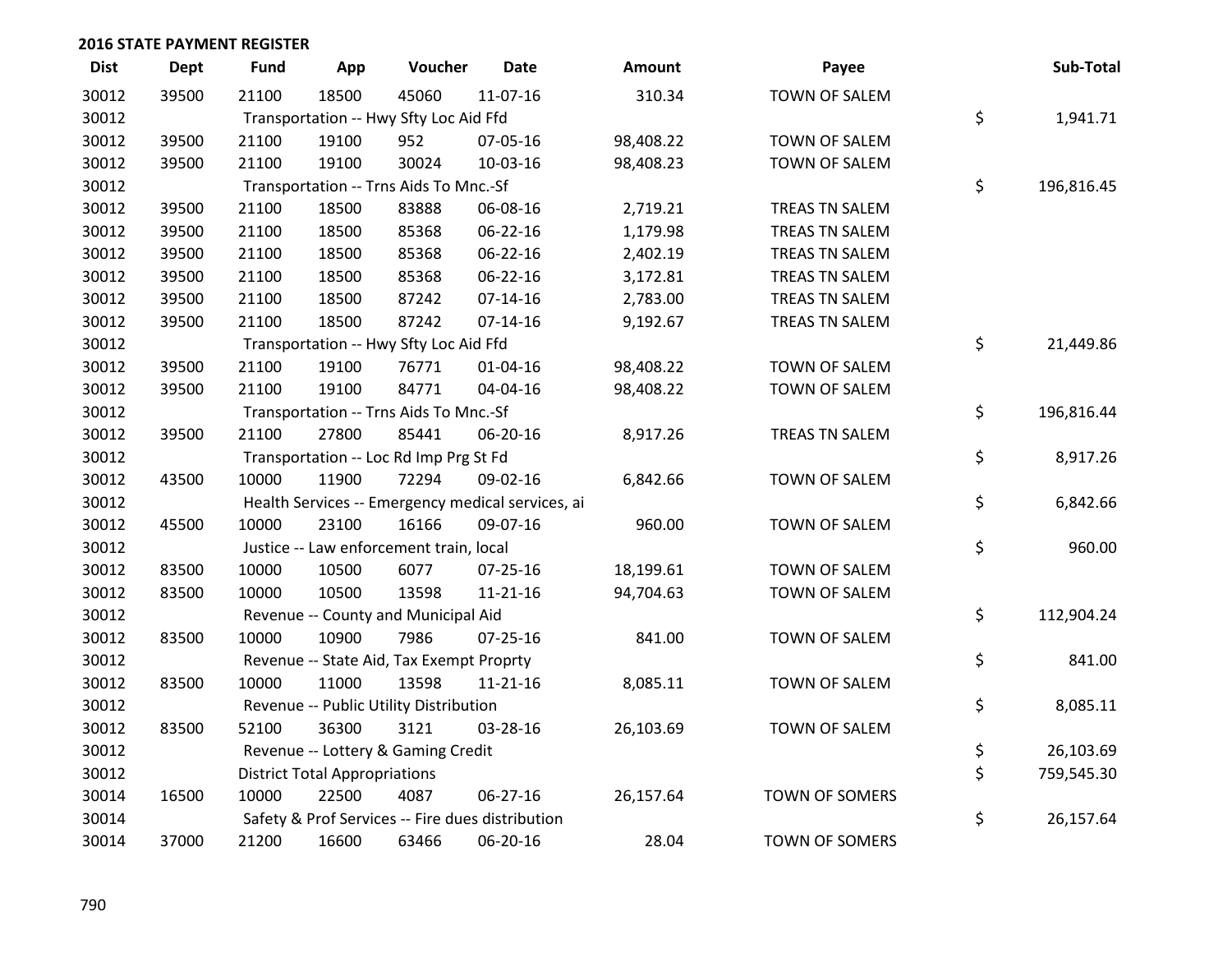| <b>Dist</b> | <b>Dept</b> | <b>Fund</b> | App                                  | Voucher                                  | <b>Date</b>                                         | <b>Amount</b> | Payee                 | Sub-Total        |
|-------------|-------------|-------------|--------------------------------------|------------------------------------------|-----------------------------------------------------|---------------|-----------------------|------------------|
| 30014       |             |             |                                      |                                          | Natural Resources -- Gen program ops-state funds-FR |               |                       | \$<br>28.04      |
| 30014       | 37000       | 21200       | 57100                                | 63466                                    | 06-20-16                                            | 12.60         | TOWN OF SOMERS        |                  |
| 30014       |             |             |                                      |                                          | Natural Resources -- ResAids - cnty forst, cl & mfl |               |                       | \$<br>12.60      |
| 30014       | 39500       | 21100       | 19100                                | 953                                      | 07-05-16                                            | 25,602.82     | <b>TOWN OF SOMERS</b> |                  |
| 30014       | 39500       | 21100       | 19100                                | 30025                                    | 10-03-16                                            | 25,602.85     | <b>TOWN OF SOMERS</b> |                  |
| 30014       | 39500       | 21100       | 19100                                | 76772                                    | $01 - 04 - 16$                                      | 25,602.82     | TOWN OF SOMERS        |                  |
| 30014       | 39500       | 21100       | 19100                                | 84772                                    | 04-04-16                                            | 25,602.82     | TOWN OF SOMERS        |                  |
| 30014       |             |             |                                      | Transportation -- Trns Aids To Mnc.-Sf   |                                                     |               |                       | \$<br>102,411.31 |
| 30014       | 83500       | 10000       | 10500                                | 6078                                     | $07 - 25 - 16$                                      | 31,983.68     | <b>TOWN OF SOMERS</b> |                  |
| 30014       |             |             |                                      | Revenue -- County and Municipal Aid      |                                                     |               |                       | \$<br>31,983.68  |
| 30014       | 83500       | 10000       | 10900                                | 7987                                     | $07 - 25 - 16$                                      | 2,729.00      | TOWN OF SOMERS        |                  |
| 30014       |             |             |                                      | Revenue -- State Aid, Tax Exempt Proprty |                                                     |               |                       | \$<br>2,729.00   |
| 30014       | 83500       | 10000       | 50100                                | 2561                                     | $01-29-16$                                          | 142,267.85    | TOWN OF SOMERS        |                  |
| 30014       |             |             |                                      | Revenue -- Payments for municipal svcs   |                                                     |               |                       | \$<br>142,267.85 |
| 30014       | 83500       | 52100       | 36300                                | 3122                                     | 03-28-16                                            | 17,419.40     | TOWN OF SOMERS        |                  |
| 30014       |             |             |                                      | Revenue -- Lottery & Gaming Credit       |                                                     |               |                       | \$<br>17,419.40  |
| 30014       |             |             | <b>District Total Appropriations</b> |                                          |                                                     |               |                       | \$<br>323,009.52 |
| 30016       | 16500       | 10000       | 22500                                | 4088                                     | 06-27-16                                            | 10,372.64     | TOWN OF WHEATLAND     |                  |
| 30016       |             |             |                                      |                                          | Safety & Prof Services -- Fire dues distribution    |               |                       | \$<br>10,372.64  |
| 30016       | 37000       | 10000       | 50300                                | 30560                                    | $02 - 17 - 16$                                      | 11,216.06     | TOWN OF WHEATLAND     |                  |
| 30016       | 37000       | 10000       | 50300                                | 45626                                    | $04 - 21 - 16$                                      | 36.00         | TOWN OF WHEATLAND     |                  |
| 30016       |             |             |                                      |                                          | Natural Resources -- Aids in lieu of taxes - gener  |               |                       | \$<br>11,252.06  |
| 30016       | 37000       | 21200       | 16600                                | 63467                                    | 06-20-16                                            | 72.55         | TOWN OF WHEATLAND     |                  |
| 30016       |             |             |                                      |                                          | Natural Resources -- Gen program ops-state funds-FR |               |                       | \$<br>72.55      |
| 30016       | 37000       | 21200       | 57100                                | 63467                                    | 06-20-16                                            | 32.60         | TOWN OF WHEATLAND     |                  |
| 30016       |             |             |                                      |                                          | Natural Resources -- ResAids - cnty forst, cl & mfl |               |                       | \$<br>32.60      |
| 30016       | 37000       | 21200       | 57900                                | 45625                                    | $04 - 21 - 16$                                      | 536.75        | TOWN OF WHEATLAND     |                  |
| 30016       |             |             |                                      |                                          | Natural Resources -- Aids in lieu of taxes - sum s  |               |                       | \$<br>536.75     |
| 30016       | 37000       | 27400       | 67000                                | 56324                                    | $05 - 27 - 16$                                      | 5,690.83      | TOWN OF WHEATLAND     |                  |
| 30016       |             |             |                                      |                                          | Natural Resources -- Fin asst for responsible units |               |                       | \$<br>5,690.83   |
| 30016       | 37000       | 36300       | <b>TA100</b>                         | 19577                                    | $01 - 11 - 16$                                      | 54,000.00     | TOWN OF WHEATLAND     |                  |
| 30016       |             |             |                                      | Natural Resources -- LAND ACQUISITION    |                                                     |               |                       | \$<br>54,000.00  |
| 30016       | 39500       | 21100       | 19100                                | 954                                      | 07-05-16                                            | 19,169.92     | TOWN OF WHEATLAND     |                  |
| 30016       | 39500       | 21100       | 19100                                | 30026                                    | 10-03-16                                            | 19,169.94     | TOWN OF WHEATLAND     |                  |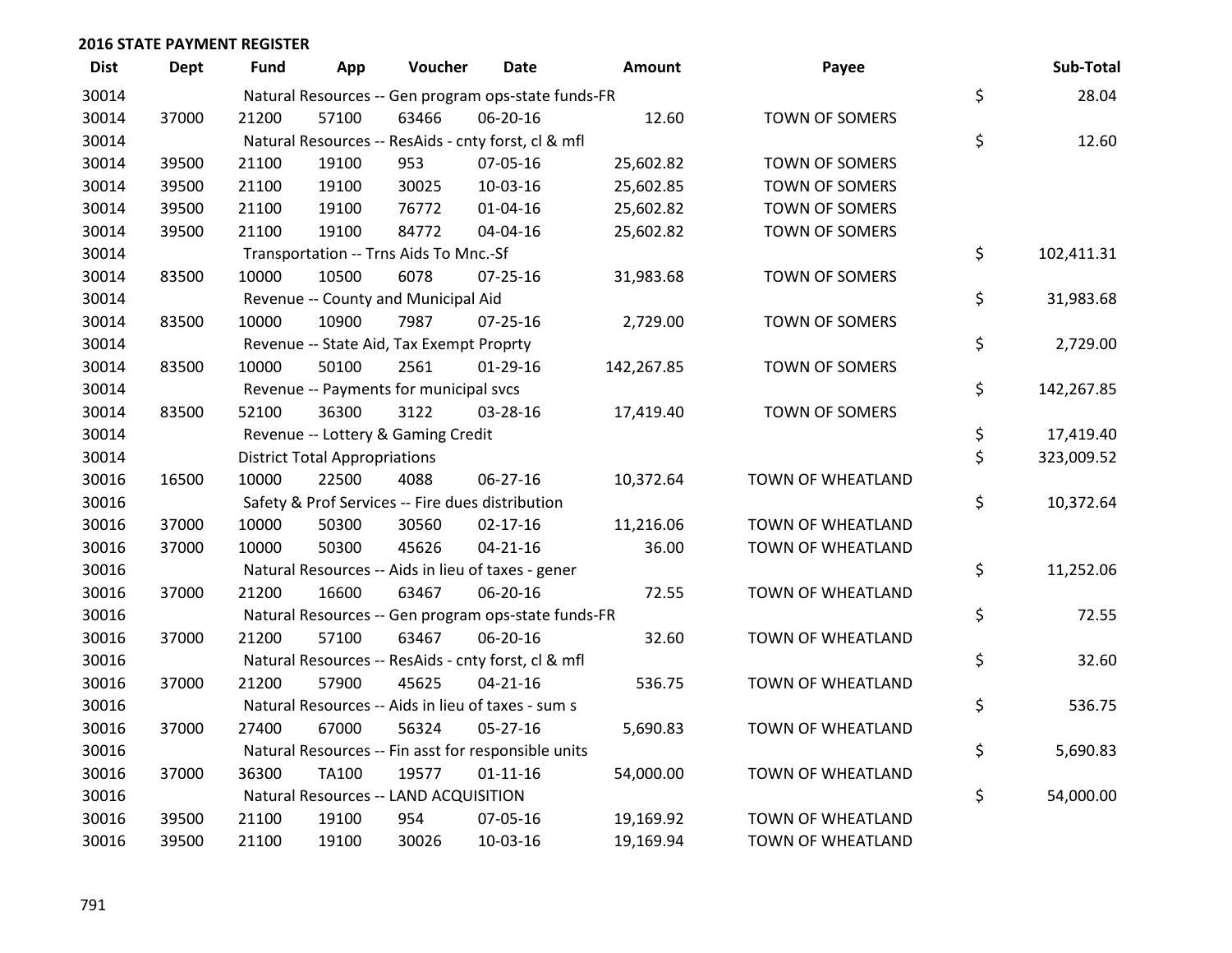| <b>Dist</b> | <b>Dept</b> | <b>Fund</b> | App                                  | Voucher                                             | <b>Date</b>    | Amount    | Payee                     | Sub-Total        |
|-------------|-------------|-------------|--------------------------------------|-----------------------------------------------------|----------------|-----------|---------------------------|------------------|
| 30016       | 39500       | 21100       | 19100                                | 76773                                               | $01 - 04 - 16$ | 19,169.92 | TOWN OF WHEATLAND         |                  |
| 30016       | 39500       | 21100       | 19100                                | 84773                                               | 04-04-16       | 19,169.92 | TOWN OF WHEATLAND         |                  |
| 30016       |             |             |                                      | Transportation -- Trns Aids To Mnc.-Sf              |                |           |                           | \$<br>76,679.70  |
| 30016       | 39500       | 21100       | 27800                                | 72885                                               | 02-02-16       | 8,703.88  | TREAS TN WHEATLAND        |                  |
| 30016       |             |             |                                      | Transportation -- Loc Rd Imp Prg St Fd              |                |           |                           | \$<br>8,703.88   |
| 30016       | 83500       | 10000       | 10500                                | 6079                                                | $07 - 25 - 16$ | 6,605.71  | TOWN OF WHEATLAND         |                  |
| 30016       | 83500       | 10000       | 10500                                | 13599                                               | $11 - 21 - 16$ | 37,424.68 | TOWN OF WHEATLAND         |                  |
| 30016       |             |             |                                      | Revenue -- County and Municipal Aid                 |                |           |                           | \$<br>44,030.39  |
| 30016       | 83500       | 10000       | 10900                                | 7988                                                | $07 - 25 - 16$ | 74.00     | TOWN OF WHEATLAND         |                  |
| 30016       |             |             |                                      | Revenue -- State Aid, Tax Exempt Proprty            |                |           |                           | \$<br>74.00      |
| 30016       | 83500       | 10000       | 11000                                | 13599                                               | $11 - 21 - 16$ | 7.82      | TOWN OF WHEATLAND         |                  |
| 30016       |             |             |                                      | Revenue -- Public Utility Distribution              |                |           |                           | \$<br>7.82       |
| 30016       | 83500       | 52100       | 36300                                | 3123                                                | 03-29-16       | 20,489.29 | TOWN OF WHEATLAND         |                  |
| 30016       |             |             |                                      | Revenue -- Lottery & Gaming Credit                  |                |           |                           | \$<br>20,489.29  |
| 30016       |             |             | <b>District Total Appropriations</b> |                                                     |                |           |                           | \$<br>231,942.51 |
| 30104       | 16500       | 10000       | 22500                                | 4089                                                | 06-27-16       | 18,134.92 | <b>VILLAGE OF BRISTOL</b> |                  |
| 30104       |             |             |                                      | Safety & Prof Services -- Fire dues distribution    |                |           |                           | \$<br>18,134.92  |
| 30104       | 37000       | 21200       | 16600                                | 63468                                               | 06-20-16       | 70.32     | <b>VILLAGE OF BRISTOL</b> |                  |
| 30104       |             |             |                                      | Natural Resources -- Gen program ops-state funds-FR |                |           |                           | \$<br>70.32      |
| 30104       | 37000       | 21200       | 57100                                | 63468                                               | 06-20-16       | 31.60     | <b>VILLAGE OF BRISTOL</b> |                  |
| 30104       |             |             |                                      | Natural Resources -- ResAids - cnty forst, cl & mfl |                |           |                           | \$<br>31.60      |
| 30104       | 37000       | 27400       | 67000                                | 55732                                               | $05 - 27 - 16$ | 14,796.16 | <b>VILLAGE OF BRISTOL</b> |                  |
| 30104       |             |             |                                      | Natural Resources -- Fin asst for responsible units |                |           |                           | \$<br>14,796.16  |
| 30104       | 39500       | 21100       | 19100                                | 955                                                 | 07-05-16       | 32,570.97 | <b>VILLAGE OF BRISTOL</b> |                  |
| 30104       | 39500       | 21100       | 19100                                | 30027                                               | 10-03-16       | 32,571.00 | <b>VILLAGE OF BRISTOL</b> |                  |
| 30104       | 39500       | 21100       | 19100                                | 76774                                               | $01 - 04 - 16$ | 32,570.97 | <b>VILLAGE OF BRISTOL</b> |                  |
| 30104       | 39500       | 21100       | 19100                                | 84774                                               | 04-04-16       | 32,570.97 | <b>VILLAGE OF BRISTOL</b> |                  |
| 30104       |             |             |                                      | Transportation -- Trns Aids To Mnc.-Sf              |                |           |                           | \$<br>130,283.91 |
| 30104       | 43500       | 10000       | 11900                                | 72314                                               | 09-02-16       | 5,545.87  | <b>VILLAGE OF BRISTOL</b> |                  |
| 30104       |             |             |                                      | Health Services -- Emergency medical services, ai   |                |           |                           | \$<br>5,545.87   |
| 30104       | 83500       | 10000       | 10500                                | 6080                                                | 07-25-16       | 8,668.66  | <b>VILLAGE OF BRISTOL</b> |                  |
| 30104       | 83500       | 10000       | 10500                                | 13600                                               | $11 - 21 - 16$ | 47,122.40 | <b>VILLAGE OF BRISTOL</b> |                  |
| 30104       |             |             |                                      | Revenue -- County and Municipal Aid                 |                |           |                           | \$<br>55,791.06  |
| 30104       | 83500       | 10000       | 10900                                | 7989                                                | $07 - 25 - 16$ | 1,979.00  | <b>VILLAGE OF BRISTOL</b> |                  |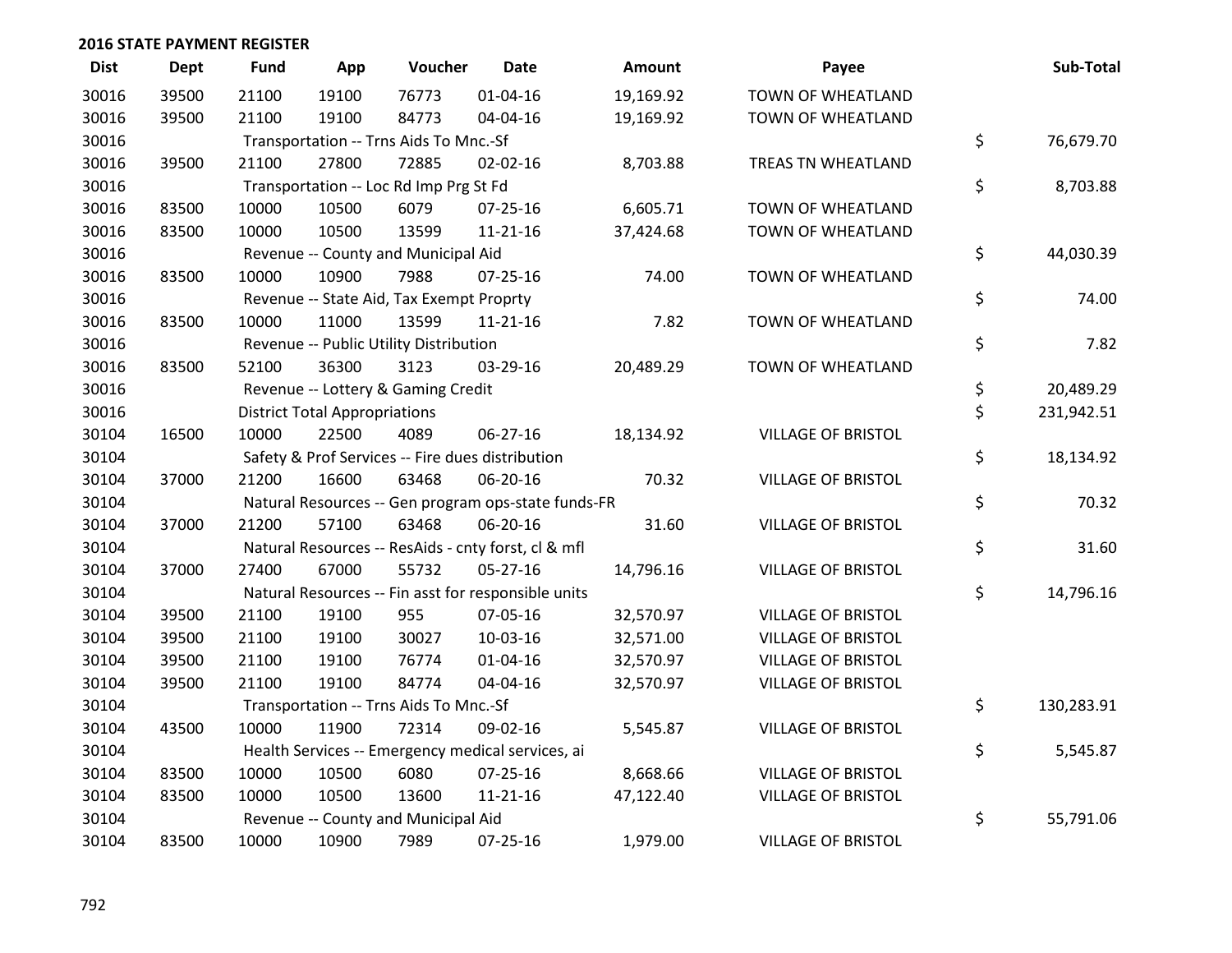| <b>Dist</b> | <b>Dept</b> | <b>Fund</b> | App                                  | Voucher                                  | <b>Date</b>                                         | Amount    | Payee                          | Sub-Total        |
|-------------|-------------|-------------|--------------------------------------|------------------------------------------|-----------------------------------------------------|-----------|--------------------------------|------------------|
| 30104       |             |             |                                      | Revenue -- State Aid, Tax Exempt Proprty |                                                     |           |                                | \$<br>1,979.00   |
| 30104       | 83500       | 52100       | 36300                                | 3124                                     | 03-29-16                                            | 22,732.41 | <b>VILLAGE OF BRISTOL</b>      |                  |
| 30104       |             |             |                                      | Revenue -- Lottery & Gaming Credit       |                                                     |           |                                | \$<br>22,732.41  |
| 30104       |             |             | <b>District Total Appropriations</b> |                                          |                                                     |           |                                | \$<br>249,365.25 |
| 30131       | 16500       | 10000       | 22500                                | 5123                                     | 07-06-16                                            | 6,858.30  | <b>GENOA CITY, VILLAGE OF</b>  |                  |
| 30131       |             |             |                                      |                                          | Safety & Prof Services -- Fire dues distribution    |           |                                | \$<br>6,858.30   |
| 30131       | 37000       | 27400       | 65800                                | 22275                                    | $01-19-16$                                          | 1,685.78  | <b>GENOA CITY, VILLAGE OF</b>  |                  |
| 30131       | 37000       | 27400       | 65800                                | 115814                                   | 12-23-16                                            | 11,194.49 | <b>GENOA CITY, VILLAGE OF</b>  |                  |
| 30131       |             |             |                                      |                                          | Natural Resources -- EA - urban nonpoint source     |           |                                | \$<br>12,880.27  |
| 30131       | 37000       | 27400       | 67000                                | 56214                                    | $05 - 27 - 16$                                      | 5,382.81  | GENOA CITY, VILLAGE OF         |                  |
| 30131       |             |             |                                      |                                          | Natural Resources -- Fin asst for responsible units |           |                                | \$<br>5,382.81   |
| 30131       |             |             | <b>District Total Appropriations</b> |                                          |                                                     |           |                                | \$<br>25,121.38  |
| 30171       | 16500       | 10000       | 22500                                | 4090                                     | 06-27-16                                            | 8,099.67  | VILLAGE OF PADDOCK LAKE        |                  |
| 30171       |             |             |                                      |                                          | Safety & Prof Services -- Fire dues distribution    |           |                                | \$<br>8,099.67   |
| 30171       | 37000       | 10000       | 50300                                | 29329                                    | $02 - 12 - 16$                                      | 200.34    | <b>VILLAGE OF PADDOCK LAKE</b> |                  |
| 30171       | 37000       | 10000       | 50300                                | 46971                                    | $04 - 21 - 16$                                      | 7.20      | VILLAGE OF PADDOCK LAKE        |                  |
| 30171       |             |             |                                      |                                          | Natural Resources -- Aids in lieu of taxes - gener  |           |                                | \$<br>207.54     |
| 30171       | 37000       | 21200       | 57900                                | 46972                                    | $04 - 21 - 16$                                      | 0.72      | VILLAGE OF PADDOCK LAKE        |                  |
| 30171       |             |             |                                      |                                          | Natural Resources -- Aids in lieu of taxes - sum s  |           |                                | \$<br>0.72       |
| 30171       | 37000       | 27400       | 67000                                | 55450                                    | $05 - 27 - 16$                                      | 13,832.29 | VILLAGE OF PADDOCK LAKE        |                  |
| 30171       |             |             |                                      |                                          | Natural Resources -- Fin asst for responsible units |           |                                | \$<br>13,832.29  |
| 30171       | 39500       | 21100       | 19100                                | 956                                      | 07-05-16                                            | 32,466.51 | VILLAGE OF PADDOCK LAKE        |                  |
| 30171       | 39500       | 21100       | 19100                                | 30028                                    | 10-03-16                                            | 32,466.52 | VILLAGE OF PADDOCK LAKE        |                  |
| 30171       | 39500       | 21100       | 19100                                | 76775                                    | $01 - 04 - 16$                                      | 32,466.51 | <b>VILLAGE OF PADDOCK LAKE</b> |                  |
| 30171       | 39500       | 21100       | 19100                                | 84775                                    | 04-04-16                                            | 32,466.51 | VILLAGE OF PADDOCK LAKE        |                  |
| 30171       |             |             |                                      | Transportation -- Trns Aids To Mnc.-Sf   |                                                     |           |                                | \$<br>129,866.05 |
| 30171       | 83500       | 10000       | 10500                                | 6081                                     | $07 - 25 - 16$                                      | 40,914.48 | <b>VILLAGE OF PADDOCK LAKE</b> |                  |
| 30171       | 83500       | 10000       | 10500                                | 13601                                    | $11 - 21 - 16$                                      | 52,652.48 | VILLAGE OF PADDOCK LAKE        |                  |
| 30171       |             |             |                                      | Revenue -- County and Municipal Aid      |                                                     |           |                                | \$<br>93,566.96  |
| 30171       | 83500       | 10000       | 10900                                | 7990                                     | $07 - 25 - 16$                                      | 3,410.00  | VILLAGE OF PADDOCK LAKE        |                  |
| 30171       | 83500       | 10000       | 10900                                | 9699                                     | $07 - 25 - 16$                                      | 4,091.00  | VILLAGE OF PADDOCK LAKE        |                  |
| 30171       |             |             |                                      | Revenue -- State Aid, Tax Exempt Proprty |                                                     |           |                                | \$<br>7,501.00   |
| 30171       |             |             | <b>District Total Appropriations</b> |                                          |                                                     |           |                                | \$<br>253,074.23 |
| 30174       | 11500       | 27400       | 77800                                | 7549                                     | 03-29-16                                            | 7,115.00  | VILLAGE OF PLEASANT PRAIRIE    |                  |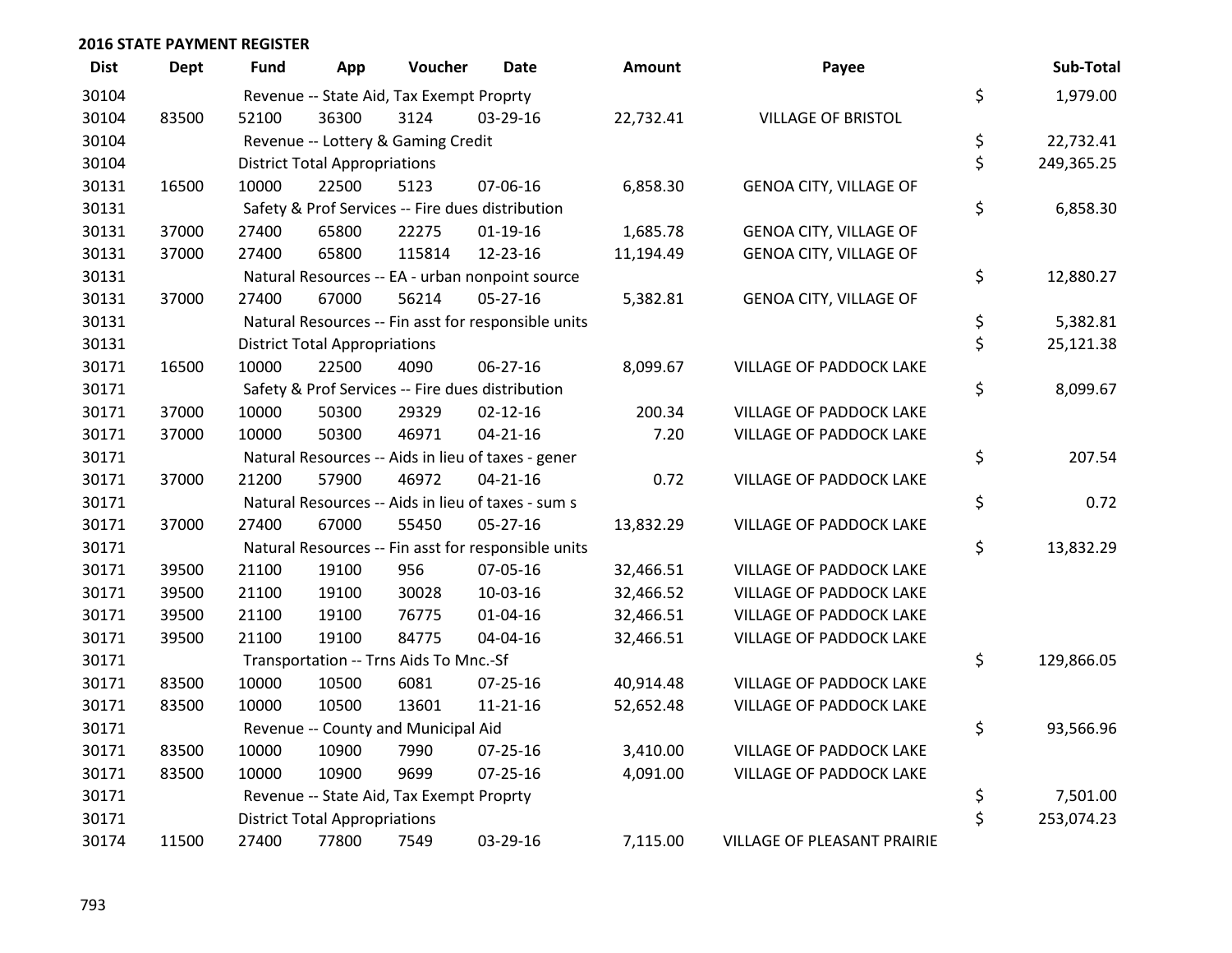| <b>Dist</b> | <b>Dept</b> | <b>Fund</b> | App   | Voucher                                  | <b>Date</b>                                         | Amount     | Payee                       | Sub-Total        |
|-------------|-------------|-------------|-------|------------------------------------------|-----------------------------------------------------|------------|-----------------------------|------------------|
| 30174       |             |             |       |                                          | Ag, Trade & Cons Protc -- CLEAN SWEEP GRANTS        |            |                             | \$<br>7,115.00   |
| 30174       | 16500       | 10000       | 22500 | 4091                                     | 06-27-16                                            | 103,982.88 | VILLAGE OF PLEASANT PRAIRIE |                  |
| 30174       |             |             |       |                                          | Safety & Prof Services -- Fire dues distribution    |            |                             | \$<br>103,982.88 |
| 30174       | 37000       | 10000       | 50300 | 29210                                    | $02 - 12 - 16$                                      | 75,294.30  | VILLAGE OF PLEASANT PRAIRIE |                  |
| 30174       | 37000       | 10000       | 50300 | 29211                                    | $02 - 12 - 16$                                      | 5,291.38   | VILLAGE OF PLEASANT PRAIRIE |                  |
| 30174       | 37000       | 10000       | 50300 | 46594                                    | $04 - 21 - 16$                                      | 2,620.74   | VILLAGE OF PLEASANT PRAIRIE |                  |
| 30174       |             |             |       |                                          | Natural Resources -- Aids in lieu of taxes - gener  |            |                             | \$<br>83,206.42  |
| 30174       | 37000       | 10000       | 94100 | 89709                                    | 09-08-16                                            | 45,000.00  | VILLAGE OF PLEASANT PRAIRIE |                  |
| 30174       |             |             |       | Natural Resources -- GPO - federal funds |                                                     |            |                             | \$<br>45,000.00  |
| 30174       | 37000       | 27400       | 67000 | 56041                                    | 05-27-16                                            | 43,535.79  | VILLAGE OF PLEASANT PRAIRIE |                  |
| 30174       |             |             |       |                                          | Natural Resources -- Fin asst for responsible units |            |                             | \$<br>43,535.79  |
| 30174       | 39500       | 21100       | 18500 | 33579                                    | 09-30-16                                            | 1,180.10   | VILLAGE OF PLEASANT PRAIRIE |                  |
| 30174       | 39500       | 21100       | 18500 | 58759                                    | 12-05-16                                            | 2,240.72   | VILLAGE OF PLEASANT PRAIRIE |                  |
| 30174       | 39500       | 21100       | 18500 | 60477                                    | 12-12-16                                            | 858.24     | VILLAGE OF PLEASANT PRAIRIE |                  |
| 30174       |             |             |       | Transportation -- Hwy Sfty Loc Aid Ffd   |                                                     |            |                             | \$<br>4,279.06   |
| 30174       | 39500       | 21100       | 19100 | 957                                      | 07-05-16                                            | 179,841.08 | VILLAGE OF PLEASANT PRAIRIE |                  |
| 30174       | 39500       | 21100       | 19100 | 30029                                    | 10-03-16                                            | 179,841.08 | VILLAGE OF PLEASANT PRAIRIE |                  |
| 30174       |             |             |       | Transportation -- Trns Aids To Mnc.-Sf   |                                                     |            |                             | \$<br>359,682.16 |
| 30174       | 39500       | 21100       | 18500 | 71507                                    | $01 - 21 - 16$                                      | 1,194.60   | TREAS VIL PLEASANT PRAIRI   |                  |
| 30174       | 39500       | 21100       | 18500 | 71507                                    | $01 - 21 - 16$                                      | 1,692.32   | TREAS VIL PLEASANT PRAIRI   |                  |
| 30174       | 39500       | 21100       | 18500 | 74791                                    | 02-25-16                                            | 1,799.92   | TREAS VIL PLEASANT PRAIRI   |                  |
| 30174       | 39500       | 21100       | 18500 | 77349                                    | 03-23-16                                            | 591.84     | TREAS VIL PLEASANT PRAIRI   |                  |
| 30174       | 39500       | 21100       | 18500 | 78419                                    | 04-06-16                                            | 1,103.36   | TREAS VIL PLEASANT PRAIRI   |                  |
| 30174       | 39500       | 21100       | 18500 | 78419                                    | 04-06-16                                            | 3,106.80   | TREAS VIL PLEASANT PRAIRI   |                  |
| 30174       | 39500       | 21100       | 18500 | 83474                                    | 06-03-16                                            | 703.24     | TREAS VIL PLEASANT PRAIRI   |                  |
| 30174       | 39500       | 21100       | 18500 | 84259                                    | 06-13-16                                            | 2,860.76   | TREAS VIL PLEASANT PRAIRI   |                  |
| 30174       | 39500       | 21100       | 18500 | 84672                                    | 06-16-16                                            | 3,868.30   | TREAS VIL PLEASANT PRAIRI   |                  |
| 30174       | 39500       | 21100       | 18500 | 86820                                    | 07-08-16                                            | 2,514.56   | TREAS VIL PLEASANT PRAIRI   |                  |
| 30174       |             |             |       | Transportation -- Hwy Sfty Loc Aid Ffd   |                                                     |            |                             | \$<br>19,435.70  |
| 30174       | 39500       | 21100       | 19100 | 76776                                    | $01 - 04 - 16$                                      | 179,841.08 | VILLAGE OF PLEASANT PRAIR   |                  |
| 30174       | 39500       | 21100       | 19100 | 84776                                    | 04-04-16                                            | 179,841.08 | VILLAGE OF PLEASANT PRAIR   |                  |
| 30174       |             |             |       | Transportation -- Trns Aids To Mnc.-Sf   |                                                     |            |                             | \$<br>359,682.16 |
| 30174       | 43500       | 10000       | 11900 | 72157                                    | 09-02-16                                            | 4,199.10   | VILLAGE OF PLEASANT PRAIRIE |                  |
| 30174       |             |             |       |                                          | Health Services -- Emergency medical services, ai   |            |                             | \$<br>4,199.10   |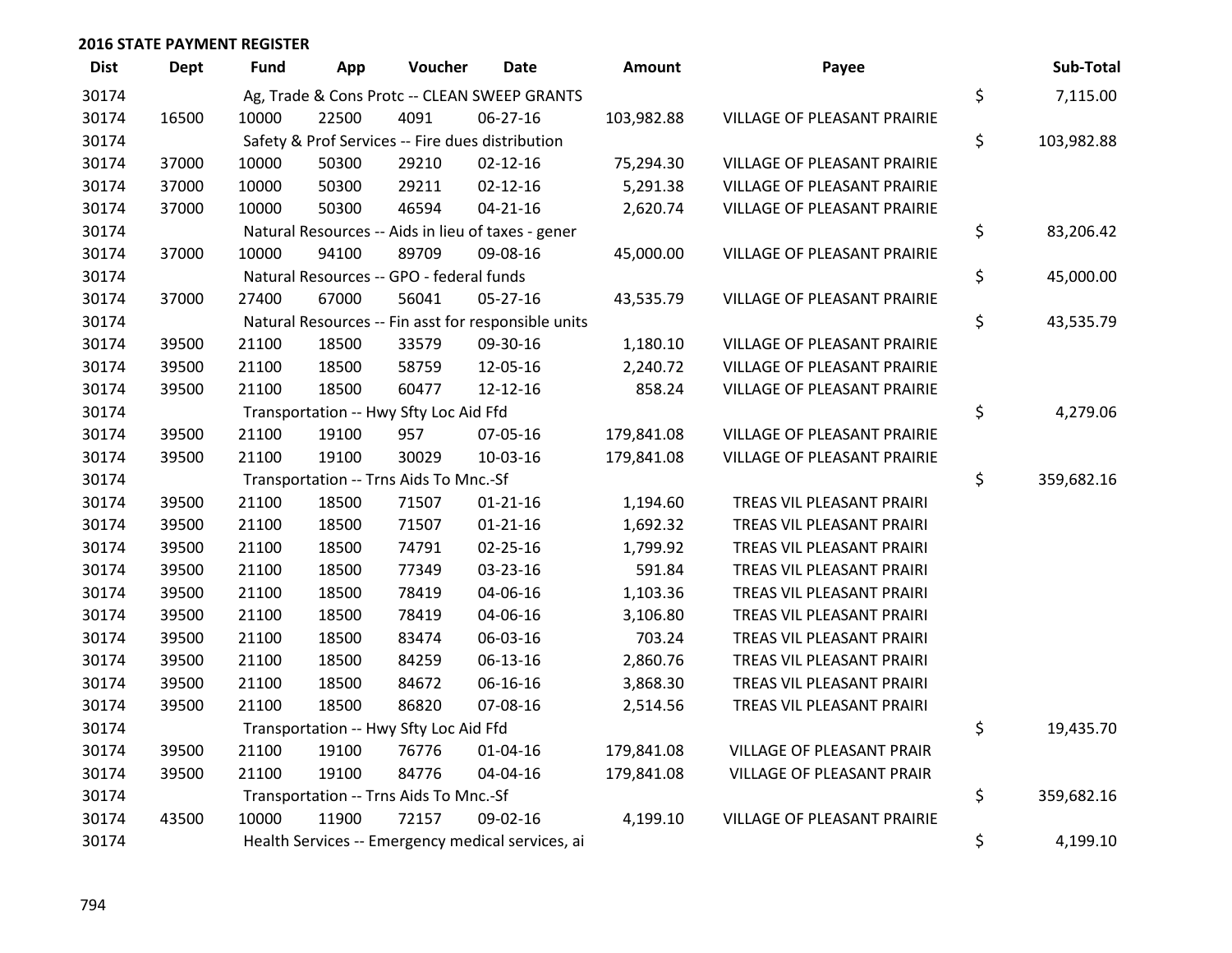| <b>Dist</b> | <b>Dept</b> | <b>Fund</b> | App                                  | Voucher                                             | <b>Date</b>    | <b>Amount</b> | Payee                              |    | Sub-Total    |  |  |
|-------------|-------------|-------------|--------------------------------------|-----------------------------------------------------|----------------|---------------|------------------------------------|----|--------------|--|--|
| 30174       | 45500       | 10000       | 22100                                | 14394                                               | $07 - 22 - 16$ | 20.00         | <b>VILLAGE OF PLEASANT PRAIRIE</b> |    |              |  |  |
| 30174       |             |             | Justice -- Crime laboratories, DNA   |                                                     |                |               |                                    |    |              |  |  |
| 30174       | 45500       | 10000       | 23100                                | 21115                                               | $12 - 21 - 16$ | 4,160.00      | <b>VILLAGE OF PLEASANT PRAIRIE</b> |    |              |  |  |
| 30174       |             |             |                                      | Justice -- Law enforcement train, local             |                |               |                                    | \$ | 4,160.00     |  |  |
| 30174       | 50500       | 10000       | 17400                                | 17068                                               | 04-28-16       | 46,948.00     | <b>VILLAGE OF PLEASANT PRAIRIE</b> |    |              |  |  |
| 30174       |             |             |                                      | Administration -- HV trans In annual impact fee     |                |               |                                    | \$ | 46,948.00    |  |  |
| 30174       | 83500       | 10000       | 10500                                | 6082                                                | $07 - 25 - 16$ | 304,790.51    | <b>VILLAGE OF PLEASANT PRAIRIE</b> |    |              |  |  |
| 30174       | 83500       | 10000       | 10500                                | 13602                                               | $11 - 21 - 16$ | 137,011.54    | <b>VILLAGE OF PLEASANT PRAIRIE</b> |    |              |  |  |
| 30174       |             |             |                                      | Revenue -- County and Municipal Aid                 |                |               |                                    | \$ | 441,802.05   |  |  |
| 30174       | 83500       | 10000       | 10900                                | 7991                                                | 07-25-16       | 50,021.00     | VILLAGE OF PLEASANT PRAIRIE        |    |              |  |  |
| 30174       | 83500       | 10000       | 10900                                | 9700                                                | $07 - 25 - 16$ | 220,103.00    | VILLAGE OF PLEASANT PRAIRIE        |    |              |  |  |
| 30174       |             |             |                                      | Revenue -- State Aid, Tax Exempt Proprty            |                |               |                                    | \$ | 270,124.00   |  |  |
| 30174       | 83500       | 10000       | 11000                                | 13602                                               | $11 - 21 - 16$ | 1,583,591.80  | VILLAGE OF PLEASANT PRAIRIE        |    |              |  |  |
| 30174       |             |             |                                      | Revenue -- Public Utility Distribution              |                |               |                                    | \$ | 1,583,591.80 |  |  |
| 30174       | 83500       | 10000       | 30200                                | 5033                                                | $07 - 25 - 16$ | 490,624.50    | VILLAGE OF PLEASANT PRAIRIE        |    |              |  |  |
| 30174       | 83500       | 10000       | 30200                                | 5177                                                | $07 - 25 - 16$ | 4,579,533.98  | VILLAGE OF PLEASANT PRAIRIE        |    |              |  |  |
| 30174       |             |             |                                      | Revenue -- School Lvy Tx/First Dollar Cr            |                |               |                                    | \$ | 5,070,158.48 |  |  |
| 30174       | 83500       | 10000       | 50100                                | 2562                                                | $01-29-16$     | 1,836.16      | VILLAGE OF PLEASANT PRAIRIE        |    |              |  |  |
| 30174       |             |             |                                      | Revenue -- Payments for municipal svcs              |                |               |                                    | \$ | 1,836.16     |  |  |
| 30174       | 83500       | 52100       | 36300                                | 3125                                                | 03-29-16       | 45,294.12     | VILLAGE OF PLEASANT PRAIRIE        |    |              |  |  |
| 30174       | 83500       | 52100       | 36300                                | 3436                                                | 03-29-16       | 622,434.00    | <b>VILLAGE OF PLEASANT PRAIRIE</b> |    |              |  |  |
| 30174       |             |             |                                      | Revenue -- Lottery & Gaming Credit                  |                |               |                                    | \$ | 667,728.12   |  |  |
| 30174       |             |             | <b>District Total Appropriations</b> |                                                     |                |               |                                    | \$ | 9,116,486.88 |  |  |
| 30181       | 16500       | 10000       | 22500                                | 4092                                                | 06-27-16       | 6,271.77      | VILLAGE OF SILVER LAKE             |    |              |  |  |
| 30181       |             |             |                                      | Safety & Prof Services -- Fire dues distribution    |                |               |                                    | \$ | 6,271.77     |  |  |
| 30181       | 37000       | 21200       | 38100                                | 38763                                               | 03-30-16       | 662.72        | VILLAGE OF SILVER LAKE             |    |              |  |  |
| 30181       |             |             |                                      | Natural Resources -- GPO -federal funds             |                |               |                                    | \$ | 662.72       |  |  |
| 30181       | 37000       | 21200       | 55000                                | 38763                                               | 03-30-16       | 2,296.33      | VILLAGE OF SILVER LAKE             |    |              |  |  |
| 30181       |             |             |                                      | Natural Resources -- Enf A - boating enforcement    |                |               |                                    | \$ | 2,296.33     |  |  |
| 30181       | 37000       | 27400       | 67000                                | 56332                                               | 05-27-16       | 6,910.13      | VILLAGE OF SILVER LAKE             |    |              |  |  |
| 30181       |             |             |                                      | Natural Resources -- Fin asst for responsible units |                |               |                                    | \$ | 6,910.13     |  |  |
| 30181       | 39500       | 21100       | 19100                                | 958                                                 | 07-05-16       | 16,792.89     | VILLAGE OF SILVER LAKE             |    |              |  |  |
| 30181       | 39500       | 21100       | 19100                                | 30030                                               | 10-03-16       | 16,792.92     | VILLAGE OF SILVER LAKE             |    |              |  |  |
| 30181       | 39500       | 21100       | 19100                                | 76777                                               | 01-04-16       | 16,792.89     | VILLAGE OF SILVER LAKE             |    |              |  |  |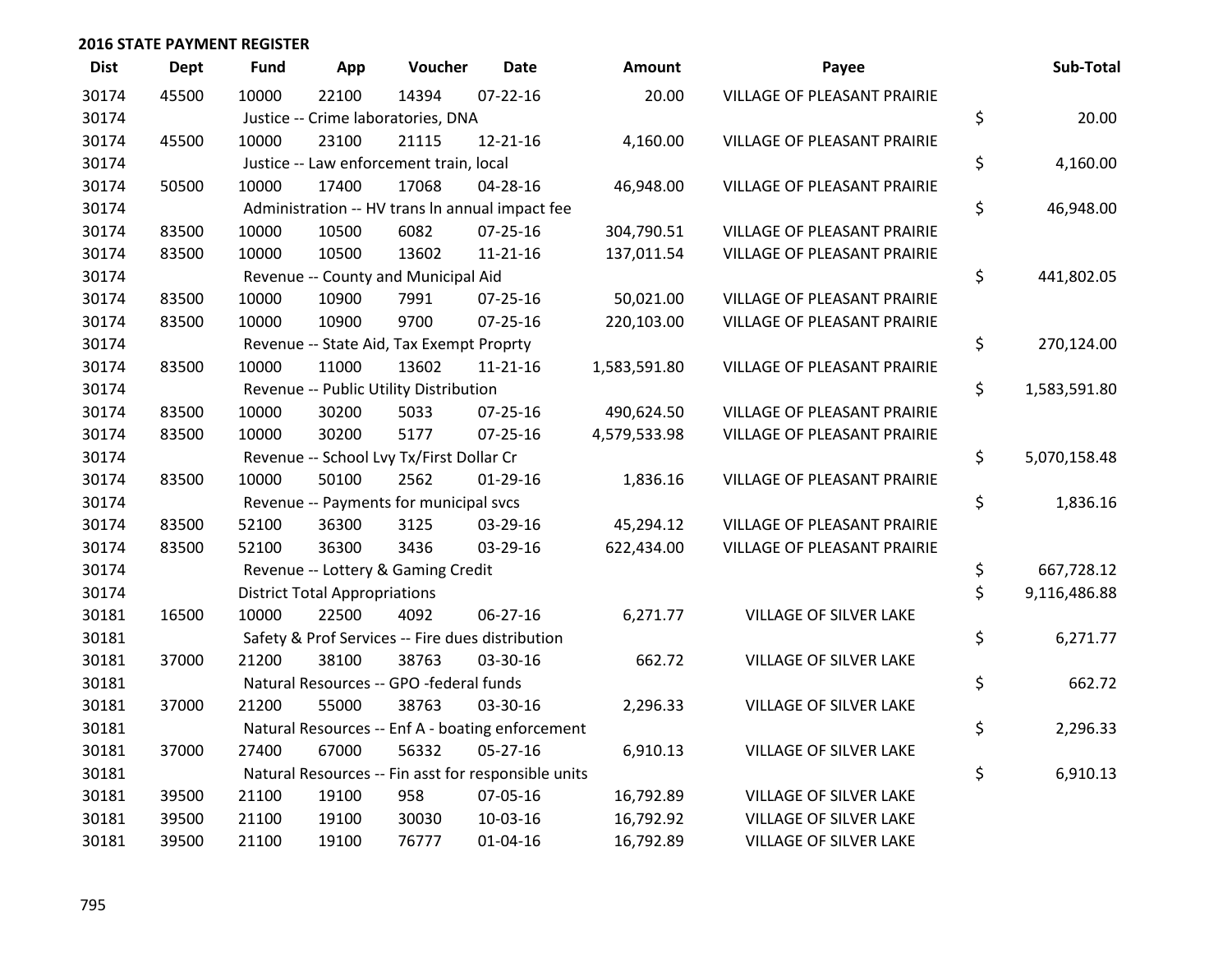| <b>Dist</b> | <b>Dept</b> | <b>Fund</b>                                         | App                                  | Voucher                                  | <b>Date</b>                                         | Amount     | Payee                        | Sub-Total        |
|-------------|-------------|-----------------------------------------------------|--------------------------------------|------------------------------------------|-----------------------------------------------------|------------|------------------------------|------------------|
| 30181       | 39500       | 21100                                               | 19100                                | 84777                                    | 04-04-16                                            | 16,792.89  | VILLAGE OF SILVER LAKE       |                  |
| 30181       |             |                                                     |                                      | Transportation -- Trns Aids To Mnc.-Sf   |                                                     |            |                              | \$<br>67,171.59  |
| 30181       | 39500       | 21100                                               | 27800                                | 72303                                    | $01 - 26 - 16$                                      | 47,588.16  | TREAS VIL SILVER LAKE        |                  |
| 30181       |             |                                                     |                                      | Transportation -- Loc Rd Imp Prg St Fd   |                                                     |            |                              | \$<br>47,588.16  |
| 30181       | 83500       | 10000                                               | 10500                                | 6083                                     | $07 - 25 - 16$                                      | 23,359.99  | VILLAGE OF SILVER LAKE       |                  |
| 30181       | 83500       | 10000                                               | 10500                                | 13603                                    | $11 - 21 - 16$                                      | 50,989.34  | VILLAGE OF SILVER LAKE       |                  |
| 30181       |             |                                                     |                                      | Revenue -- County and Municipal Aid      |                                                     |            |                              | \$<br>74,349.33  |
| 30181       | 83500       | 10000                                               | 10900                                | 7992                                     | 07-25-16                                            | 415.00     | VILLAGE OF SILVER LAKE       |                  |
| 30181       |             |                                                     |                                      | Revenue -- State Aid, Tax Exempt Proprty |                                                     |            |                              | \$<br>415.00     |
| 30181       | 83500       | 10000                                               | 11000                                | 13603                                    | $11 - 21 - 16$                                      | 11.74      | VILLAGE OF SILVER LAKE       |                  |
| 30181       |             |                                                     |                                      | Revenue -- Public Utility Distribution   |                                                     |            |                              | \$<br>11.74      |
| 30181       | 83500       | 10000                                               | 50100                                | 2563                                     | $01-29-16$                                          | 50.88      | VILLAGE OF SILVER LAKE       |                  |
| 30181       |             |                                                     |                                      | Revenue -- Payments for municipal svcs   |                                                     |            |                              | \$<br>50.88      |
| 30181       | 83500       | 52100                                               | 36300                                | 3126                                     | 03-28-16                                            | 3,233.98   | VILLAGE OF SILVER LAKE       |                  |
| 30181       |             |                                                     |                                      | Revenue -- Lottery & Gaming Credit       |                                                     |            |                              | \$<br>3,233.98   |
| 30181       |             |                                                     | <b>District Total Appropriations</b> |                                          |                                                     |            |                              | \$<br>208,961.63 |
| 30182       | 37000       | 27400                                               | 67000                                | 57521                                    | 05-31-16                                            | 28,223.00  | SOMERS, VILLAGE OF           |                  |
| 30182       |             |                                                     |                                      |                                          | Natural Resources -- Fin asst for responsible units |            |                              | \$<br>28,223.00  |
| 30182       | 43500       | 10000                                               | 11900                                | 72376                                    | 09-02-16                                            | 6,163.49   | SOMERS, VILLAGE OF           |                  |
| 30182       |             |                                                     |                                      |                                          | Health Services -- Emergency medical services, ai   |            |                              | \$<br>6,163.49   |
| 30182       | 83500       | 10000                                               | 10500                                | 13604                                    | $11 - 21 - 16$                                      | 100,978.42 | SOMERS, VILLAGE OF           |                  |
| 30182       |             |                                                     |                                      | Revenue -- County and Municipal Aid      |                                                     |            |                              | \$<br>100,978.42 |
| 30182       | 83500       | 10000                                               | 11000                                | 13604                                    | $11 - 21 - 16$                                      | 30,662.47  | SOMERS, VILLAGE OF           |                  |
| 30182       |             |                                                     |                                      | Revenue -- Public Utility Distribution   |                                                     |            |                              | \$<br>30,662.47  |
| 30182       |             |                                                     | <b>District Total Appropriations</b> |                                          |                                                     |            |                              | \$<br>166,027.38 |
| 30186       | 16500       | 10000                                               | 22500                                | 5193                                     | 07-06-16                                            | 21,368.48  | VILLAGE OF TWIN LAKES        |                  |
| 30186       |             |                                                     |                                      |                                          | Safety & Prof Services -- Fire dues distribution    |            |                              | \$<br>21,368.48  |
| 30186       | 37000       | 10000                                               | 50300                                | 29286                                    | $02 - 12 - 16$                                      | 16,968.75  | VILLAGE OF TWIN LAKES        |                  |
| 30186       |             |                                                     |                                      |                                          | Natural Resources -- Aids in lieu of taxes - gener  |            |                              | \$<br>16,968.75  |
| 30186       | 37000       | 21200                                               | 16600                                | 63469                                    | 06-20-16                                            | 16.91      | <b>VILLAGE OF TWIN LAKES</b> |                  |
| 30186       |             | Natural Resources -- Gen program ops-state funds-FR | \$<br>16.91                          |                                          |                                                     |            |                              |                  |
| 30186       | 37000       | 21200                                               | 38100                                | 38771                                    | 03-30-16                                            | 7,247.10   | <b>VILLAGE OF TWIN LAKES</b> |                  |
| 30186       |             |                                                     |                                      | Natural Resources -- GPO -federal funds  |                                                     |            |                              | \$<br>7,247.10   |
| 30186       | 37000       | 21200                                               | 55000                                | 38771                                    | 03-30-16                                            | 25,111.20  | <b>VILLAGE OF TWIN LAKES</b> |                  |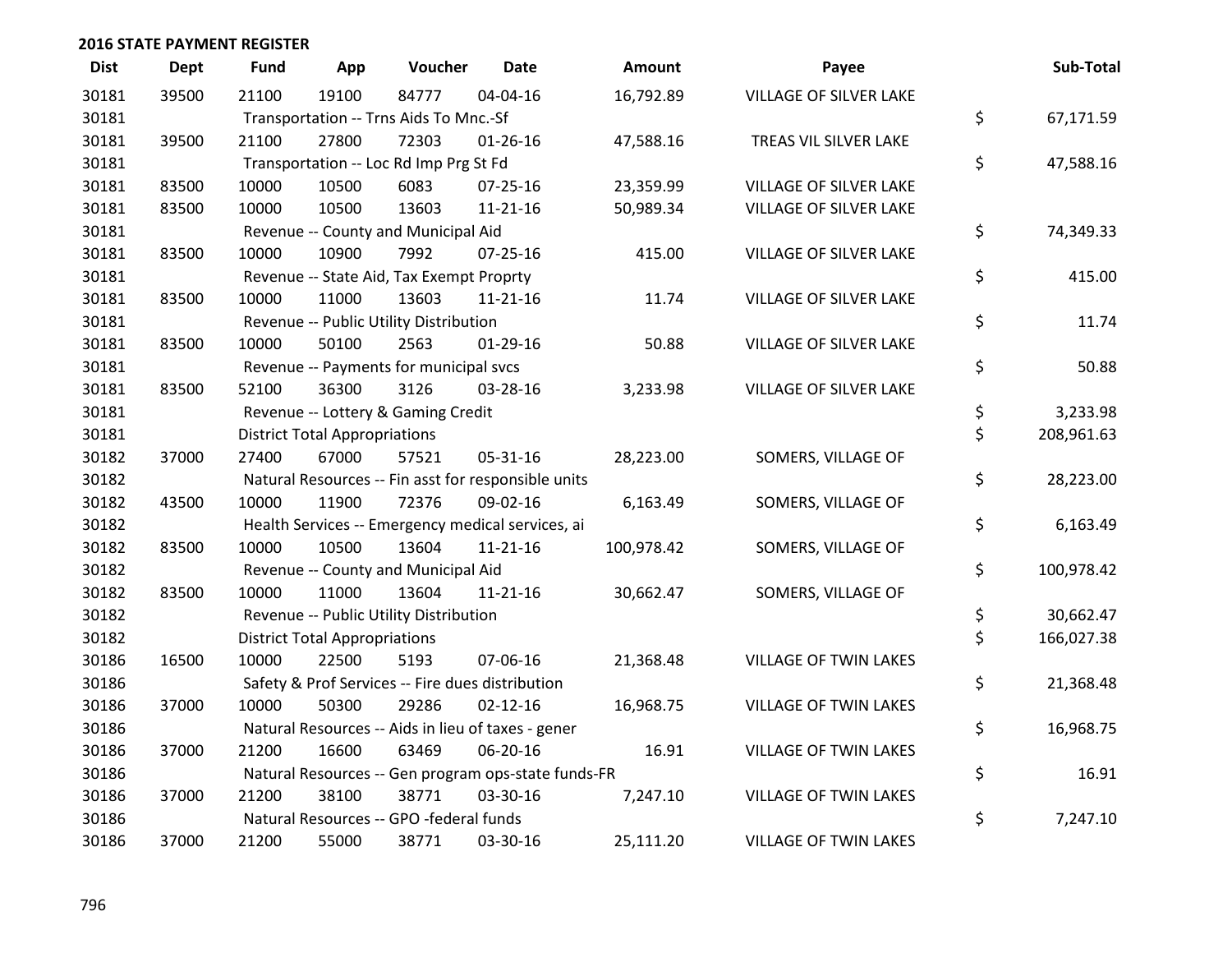| <b>Dist</b> | <b>Dept</b> | Fund                                  | App                                  | Voucher                                          | Date                                                | <b>Amount</b> | Payee                        |    | Sub-Total  |
|-------------|-------------|---------------------------------------|--------------------------------------|--------------------------------------------------|-----------------------------------------------------|---------------|------------------------------|----|------------|
| 30186       |             |                                       |                                      |                                                  | Natural Resources -- Enf A - boating enforcement    |               |                              | \$ | 25,111.20  |
| 30186       | 37000       | 21200                                 | 57100                                | 63469                                            | 06-20-16                                            | 7.60          | <b>VILLAGE OF TWIN LAKES</b> |    |            |
| 30186       |             |                                       |                                      |                                                  | Natural Resources -- ResAids - cnty forst, cl & mfl |               |                              | \$ | 7.60       |
| 30186       | 37000       | 27400                                 | 67000                                | 56318                                            | $05 - 27 - 16$                                      | 15,659.32     | VILLAGE OF TWIN LAKES        |    |            |
| 30186       |             |                                       |                                      |                                                  | Natural Resources -- Fin asst for responsible units |               |                              | \$ | 15,659.32  |
| 30186       | 39500       | 21100                                 | 18500                                | 53900                                            | $11 - 22 - 16$                                      | 3,999.00      | <b>VILLAGE OF TWIN LAKES</b> |    |            |
| 30186       |             |                                       |                                      | Transportation -- Hwy Sfty Loc Aid Ffd           |                                                     |               |                              | \$ | 3,999.00   |
| 30186       | 39500       | 21100                                 | 19100                                | 959                                              | 07-05-16                                            | 65,325.10     | <b>VILLAGE OF TWIN LAKES</b> |    |            |
| 30186       | 39500       | 21100                                 | 19100                                | 30031                                            | 10-03-16                                            | 65,325.10     | <b>VILLAGE OF TWIN LAKES</b> |    |            |
| 30186       |             |                                       |                                      | Transportation -- Trns Aids To Mnc.-Sf           |                                                     |               |                              | \$ | 130,650.20 |
| 30186       | 39500       | 21100                                 | 18500                                | 84673                                            | 06-16-16                                            | 3,951.60      | TREAS VIL TWIN LAKES         |    |            |
| 30186       |             |                                       |                                      | Transportation -- Hwy Sfty Loc Aid Ffd           |                                                     |               |                              | \$ | 3,951.60   |
| 30186       | 39500       | 21100                                 | 19100                                | 76778                                            | $01 - 04 - 16$                                      | 65,325.10     | VILLAGE OF TWIN LAKES        |    |            |
| 30186       | 39500       | 21100                                 | 19100                                | 84778                                            | 04-04-16                                            | 65,325.10     | VILLAGE OF TWIN LAKES        |    |            |
| 30186       |             |                                       |                                      | Transportation -- Trns Aids To Mnc.-Sf           |                                                     |               |                              | \$ | 130,650.20 |
| 30186       | 45500       | 10000                                 | 23100                                | 20602                                            | 12-09-16                                            | 2,720.00      | VILLAGE OF TWIN LAKES        |    |            |
| 30186       |             |                                       |                                      | Justice -- Law enforcement train, local          |                                                     |               |                              | \$ | 2,720.00   |
| 30186       | 83500       | 10000                                 | 10500                                | 6084                                             | $07 - 25 - 16$                                      | 9,819.39      | VILLAGE OF TWIN LAKES        |    |            |
| 30186       | 83500       | 10000                                 | 10500                                | 13605                                            | $11 - 21 - 16$                                      | 54,540.91     | VILLAGE OF TWIN LAKES        |    |            |
| 30186       |             |                                       |                                      | Revenue -- County and Municipal Aid              |                                                     |               |                              | \$ | 64,360.30  |
| 30186       | 83500       | 10000                                 | 10900                                | 7993                                             | $07 - 25 - 16$                                      | 1,454.00      | VILLAGE OF TWIN LAKES        |    |            |
| 30186       | 83500       | 10000                                 | 10900                                | 9701                                             | $07 - 25 - 16$                                      | 4,840.00      | VILLAGE OF TWIN LAKES        |    |            |
| 30186       |             |                                       |                                      | Revenue -- State Aid, Tax Exempt Proprty         |                                                     |               |                              | \$ | 6,294.00   |
| 30186       | 83500       | 10000                                 | 11000                                | 13605                                            | 11-21-16                                            | 1,133.64      | <b>VILLAGE OF TWIN LAKES</b> |    |            |
| 30186       |             |                                       |                                      | Revenue -- Public Utility Distribution           |                                                     |               |                              | \$ | 1,133.64   |
| 30186       |             |                                       | <b>District Total Appropriations</b> |                                                  |                                                     |               |                              | \$ | 430,138.30 |
| 30241       | 16500       | 10000                                 | 22500                                | 4093                                             | 06-27-16                                            | 229,549.76    | KENOSHA, CITY OF             |    |            |
| 30241       |             |                                       |                                      | Safety & Prof Services -- Fire dues distribution |                                                     |               |                              | \$ | 229,549.76 |
| 30241       | 37000       | 27400                                 | 67000                                | 56086                                            | $05 - 27 - 16$                                      | 343,523.95    | KENOSHA, CITY OF             |    |            |
| 30241       |             |                                       |                                      |                                                  | Natural Resources -- Fin asst for responsible units |               |                              | \$ | 343,523.95 |
| 30241       | 37000       | 27400                                 | 67300                                | 56086                                            | $05 - 27 - 16$                                      | 26,091.12     | KENOSHA, CITY OF             |    |            |
| 30241       |             |                                       |                                      |                                                  | Natural Resources -- Recycling consolidation grants |               |                              | \$ | 26,091.12  |
| 30241       | 37000       | 36300                                 | TA100                                | 89424                                            | 09-07-16                                            | 68,924.11     | KENOSHA, CITY OF             |    |            |
| 30241       |             | Natural Resources -- LAND ACQUISITION |                                      |                                                  |                                                     |               |                              |    | 68,924.11  |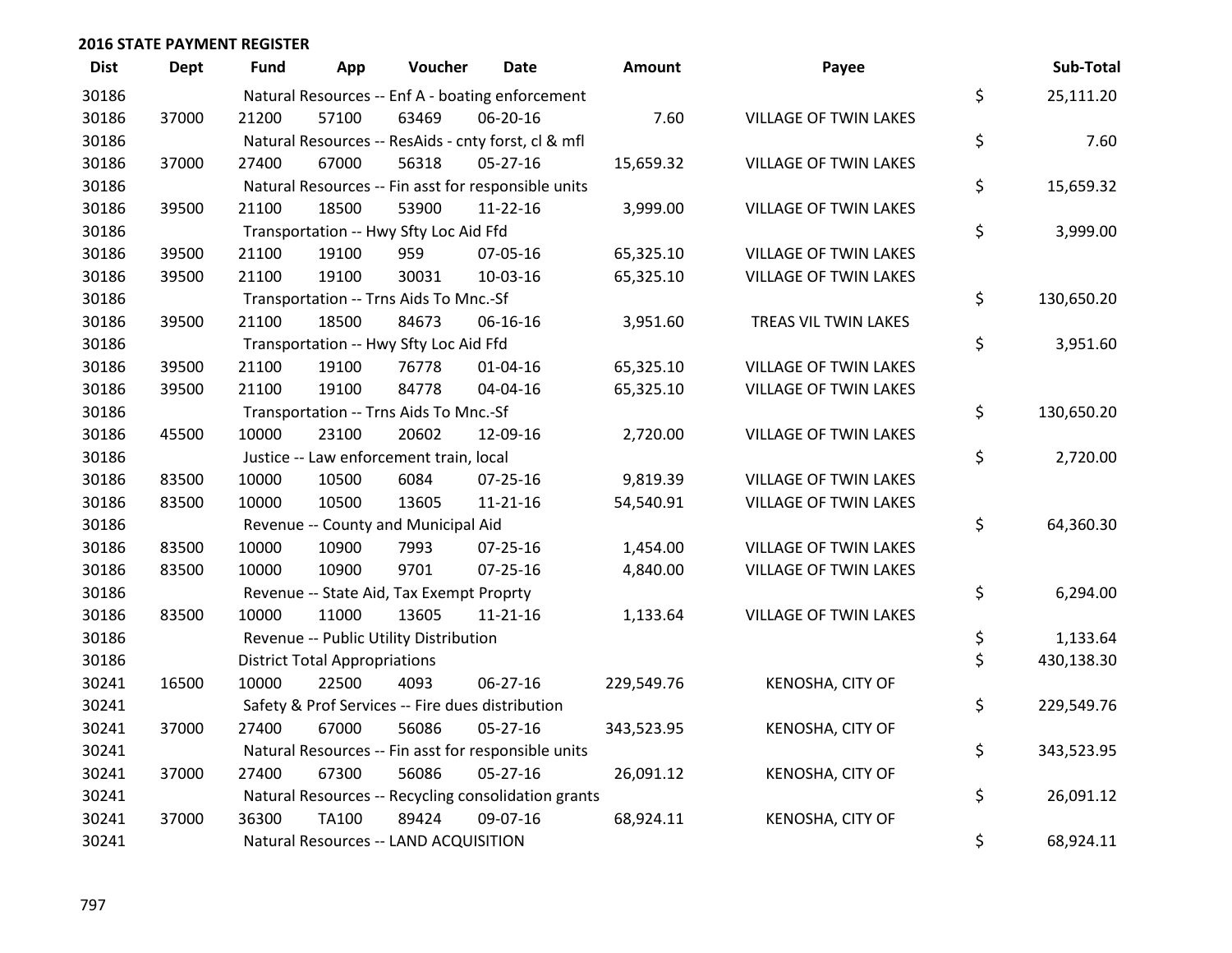| <b>Dist</b> | <b>Dept</b> | <b>Fund</b> | App   | Voucher                                | <b>Date</b>    | Amount     | Payee                     | Sub-Total          |
|-------------|-------------|-------------|-------|----------------------------------------|----------------|------------|---------------------------|--------------------|
| 30241       | 39500       | 21100       | 16200 | 2073                                   | 07-05-16       | 74,144.23  | KENOSHA, CITY OF          |                    |
| 30241       | 39500       | 21100       | 16200 | 29175                                  | 10-03-16       | 74,144.26  | KENOSHA, CITY OF          |                    |
| 30241       |             |             |       | Transportation -- Conn Hwy Aids St Fds |                |            |                           | \$<br>148,288.49   |
| 30241       | 39500       | 21100       | 17600 | 6066                                   | 07-29-16       | 406,612.00 | KENOSHA, CITY OF          |                    |
| 30241       | 39500       | 21100       | 17600 | 32895                                  | 10-05-16       | 406,612.00 | KENOSHA, CITY OF          |                    |
| 30241       | 39500       | 21100       | 17600 | 68158                                  | 12-29-16       | 243,967.00 | KENOSHA, CITY OF          |                    |
| 30241       |             |             |       | Transportation -- Tb, Trns Oper Aid Sf |                |            |                           | \$<br>1,057,191.00 |
| 30241       | 39500       | 21100       | 18500 | 57050                                  | 12-01-16       | 6,465.81   | KENOSHA, CITY OF          |                    |
| 30241       | 39500       | 21100       | 18500 | 57074                                  | 12-01-16       | 2,222.76   | KENOSHA, CITY OF          |                    |
| 30241       | 39500       | 21100       | 18500 | 57075                                  | 12-01-16       | 2,226.07   | KENOSHA, CITY OF          |                    |
| 30241       | 39500       | 21100       | 18500 | 58824                                  | 12-05-16       | 4,079.05   | KENOSHA, CITY OF          |                    |
| 30241       |             |             |       | Transportation -- Hwy Sfty Loc Aid Ffd |                |            |                           | \$<br>14,993.69    |
| 30241       | 39500       | 21100       | 19100 | 960                                    | 07-05-16       | 756,005.56 | KENOSHA, CITY OF          |                    |
| 30241       | 39500       | 21100       | 19100 | 30032                                  | 10-03-16       | 756,005.57 | KENOSHA, CITY OF          |                    |
| 30241       |             |             |       | Transportation -- Trns Aids To Mnc.-Sf |                |            |                           | \$<br>1,512,011.13 |
| 30241       | 39500       | 21100       | 16200 | 78040                                  | 01-04-16       | 74,144.23  | <b>CITY OF KENOSHA</b>    |                    |
| 30241       | 39500       | 21100       | 16200 | 82040                                  | 04-04-16       | 74,144.23  | <b>CITY OF KENOSHA</b>    |                    |
| 30241       |             |             |       | Transportation -- Conn Hwy Aids St Fds |                |            |                           | \$<br>148,288.46   |
| 30241       | 39500       | 21100       | 17500 | 82606                                  | 05-23-16       | 65,616.00  | TREAS CITY KENOSHA        |                    |
| 30241       |             |             |       | Transportation -- Paratransit Aids, Sf |                |            |                           | \$<br>65,616.00    |
| 30241       | 39500       | 21100       | 17600 | 72031                                  | 01-04-16       | 251,293.00 | <b>CITY OF KENOSHA</b>    |                    |
| 30241       | 39500       | 21100       | 17600 | 90031                                  | 05-27-16       | 406,612.00 | <b>CITY OF KENOSHA</b>    |                    |
| 30241       |             |             |       | Transportation -- Tb, Trns Oper Aid Sf |                |            |                           | \$<br>657,905.00   |
| 30241       | 39500       | 21100       | 18500 | 73042                                  | 02-08-16       | 2,480.81   | <b>TREAS CITY KENOSHA</b> |                    |
| 30241       | 39500       | 21100       | 18500 | 73042                                  | 02-08-16       | 3,357.17   | TREAS CITY KENOSHA        |                    |
| 30241       | 39500       | 21100       | 18500 | 73042                                  | 02-08-16       | 4,822.02   | TREAS CITY KENOSHA        |                    |
| 30241       | 39500       | 21100       | 18500 | 73710                                  | $02 - 16 - 16$ | 2,496.09   | TREAS CITY KENOSHA        |                    |
| 30241       | 39500       | 21100       | 18500 | 80652                                  | 05-02-16       | 2,339.66   | <b>TREAS CITY KENOSHA</b> |                    |
| 30241       | 39500       | 21100       | 18500 | 80652                                  | 05-02-16       | 2,436.09   | TREAS CITY KENOSHA        |                    |
| 30241       | 39500       | 21100       | 18500 | 82606                                  | 05-23-16       | 1,500.49   | <b>TREAS CITY KENOSHA</b> |                    |
| 30241       | 39500       | 21100       | 18500 | 83475                                  | 06-03-16       | 1,167.43   | TREAS CITY KENOSHA        |                    |
| 30241       | 39500       | 21100       | 18500 | 83475                                  | 06-03-16       | 1,457.34   | <b>TREAS CITY KENOSHA</b> |                    |
| 30241       |             |             |       | Transportation -- Hwy Sfty Loc Aid Ffd |                |            |                           | \$<br>22,057.10    |
| 30241       | 39500       | 21100       | 19100 | 76779                                  | $01 - 04 - 16$ | 756,005.56 | <b>CITY OF KENOSHA</b>    |                    |